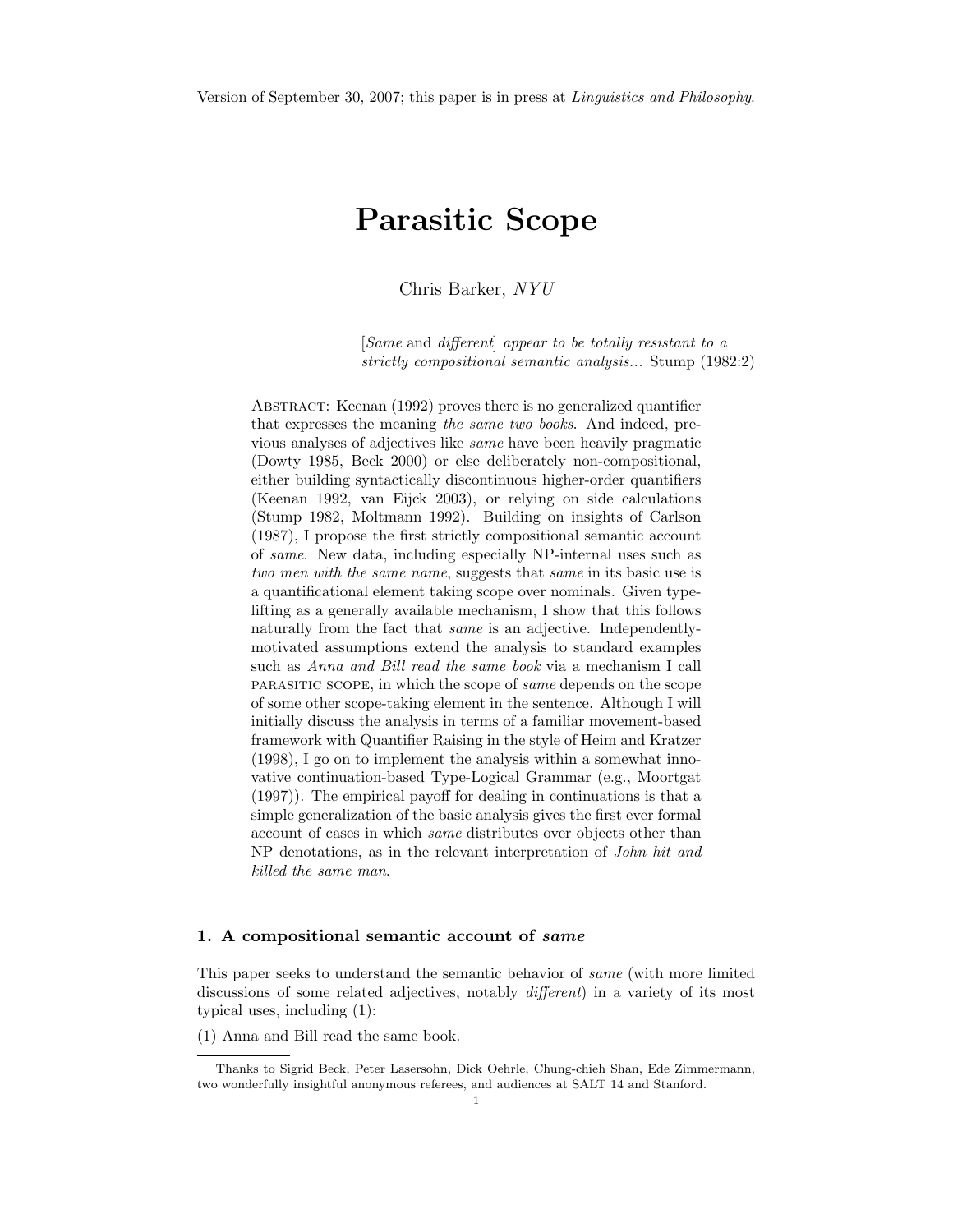There is a deictic reading of (1) that depends on identifying some contextuallysalient book (see section 1.1). The central topic of this paper, however, is a distinct interpretation on which a use of (1) will be true just in case there exists some book x—any book x—such that Anna read x and Bill read x. Carlson (1987) calls this second type of interpretation an INTERNAL reading, which he describes (p. 532) as a case in which "the sentence, in some way or other, provides its own context".

Remarkably, as far as I know, there has never been a compositional semantic analysis of the internal reading of sentences like (1).

The lack of a compositional analysis is certainly not because *same* is in any way exotic or rare; quite the contrary, same lives at the deepest, most basic stratum of English, and is perfectly natural across all registers and dialects (and likewise for analogous expressions in other languages). Furthermore, children learn to use same early and effortlessly, which makes it all the more puzzling that current semantic theories have such difficulty accounting for its behavior.

Nor is there any paralyzing uncertainty about what the truth conditions are, at least for relatively simple examples like (1). Setting aside the vagueness inherent in deciding how similar two objects have to be in order to count as the same (see section 1.2), the truth conditions of (1) are clear and robust. Indeed, the stark difference in meaning between (1) and the same sentence with same removed (i.e., Anna and Bill read the book) is exactly the sort of meaning difference that semanticists are usually most eager to analyze.

Indeed, standard semantic techniques seem to lead to a dead end. Keenan even (astonishingly!) proves that there is no compositional analysis based on generalized quantifiers that can possibly express the internal meaning of (1).

However, Keenan's result does not mean that same is non-compositional; all it shows is that the meaning of *same* cannot be expressed purely in terms of generalized quantifiers. But after all, same is an adjective (occurs after a determiner, takes an intensifier (the very same book)), and certainly is not an NP. I suggest below that the behavior of *same* falls out once we recognize that it is a scope-taking adjective, and not an NP. In fact, I argue in section 5 that the existence of such scope-taking adjectives arises quite naturally in any system that recognizes LIFT as a legitimate type-shifting operation (in the presence of a sufficiently general theory of scope-taking).

As emphasized by Carlson (1987), the conditions under which same takes scope often depend on the presence of other scope-taking elements elsewhere in the sentence.

(2) a. The same waiter served John.

b. The same waiter served everyone. [Stump, Heim]

The standard judgment (and my own intuition) is that (2b) has a sentence-internal interpretation that (2a) lacks. It seems clear that the availability of the additional reading has something to do with the fact that everyone is quantificational. I will argue that the scope of same depends on the scope of everyone in a certain way that I will call parasitic scope, for reasons that will become clear in section 6.

I should hasten to say that even though same has not received an analysis that is both compositional and semantic, it has received insightful analyses that are either compositional or semantic. Among the compositional analyses are Dowty (1985) and also Beck's (2000) analysis of different, both of which rely heavily on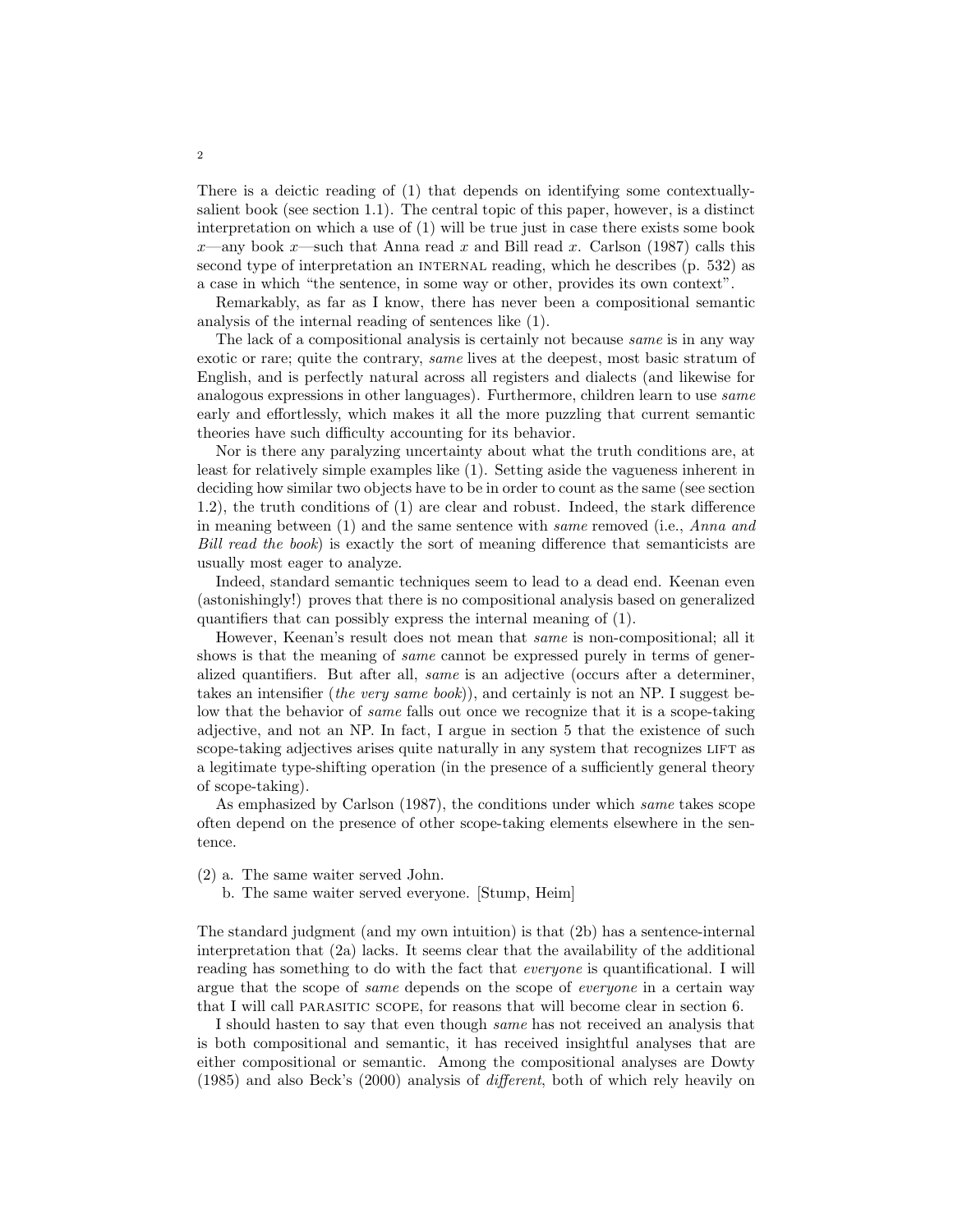pragmatically-controlled free variables. Relying on free variables simplifies the combinatorics, at the cost of denying that there is any formal link between, for instance, the denotation of Anna and Bill in (1) and the properties that pick out the book in question on the internal reading.

Of course, whether an analysis ought to be semantic (i.e., combinatoric) or else pragmatic (in this case, relying on free variables) is legitimately debatable. I provide arguments below in section 3 that pragmatic approaches have empirical shortcomings compared to the semantic approach developed below.

There are also explicit formal analyses that are semantic (combinatoric) but not compositional, including Stump's (1982) pioneering treatment, Moltmann (1992), and van Eijck (2003). These analyses either allow for side calculations carried out in parallel with normal composition (Stump, Moltmann), or else combine discontinuous NPs into higher-order ("n-ary") quantifiers, i.e., treat Anna and Bill ... the same book as a semantic unit, as in van Eijck, building on suggestions in Keenan (1992). As each of these authors point out, the reason these analyses fail to be compositional is that they require combining elements semantically in an order that is incompatible with gross syntactic constituency.

Now, whether a particular phenomenon ought to be treated compositionally is also open to debate, though the decision may ultimately depend on methodological preference. But it is one thing to resort to a non-compositional analysis when it is the only type of analysis available, and quite another to do so when a compositional analysis exists. So one important goal of this paper is to show that a strictly compositional semantic analysis is in fact possible (and not only possible, but appealing).

Finally, I should also note that there are insightful discussions of same and different that assume that a compositional semantic analysis is possible, but do not provide complete details, notably Carlson (1987; see especially remarks on pages 531, 541, 545). In some sense, then, the analysis below justifies Carlson's optimism that a compositional semantic account exists. As may already be clear, I have relied heavily on Carlson's insights at every stage in the research reported here, especially concerning the relationship between distributivity and adjectives like same. However, the analysis below departs from some of Carlson's main hypotheses in other ways; in particular, the NP-internal uses of same discussed below (e.g., two men with the same name) show that same does not require any direct reference to events, one of Carlson's main conclusions.

Although I initially develop the analysis below in terms of quantifier raising at LF in the style of Heim and Kratzer (1998), in part for the sake of expository familiarity, the analysis does not depend in any essential way on positing a distinct level of LF. I demonstrate this by translating the analysis into a continuation-based Type Logical Grammar in the style of Moortgat (1997). The empirical payoff for switching to a continuation-based treatment is the first-ever formal account of examples in which same distributes over non-NP denotations, as in the relevant reading of *John hit* and killed the same man.

I believe that it is no accident that the first compositional semantic account of same falls out from a continuation-based approach. Continuations are a technique originally developed for studying the semantics of programming languages. I will not devote much space here to motivating or characterizing continuations (see Barker (2002), de Groote (2001), Shan and Barker (2006), Barker and Shan (2006),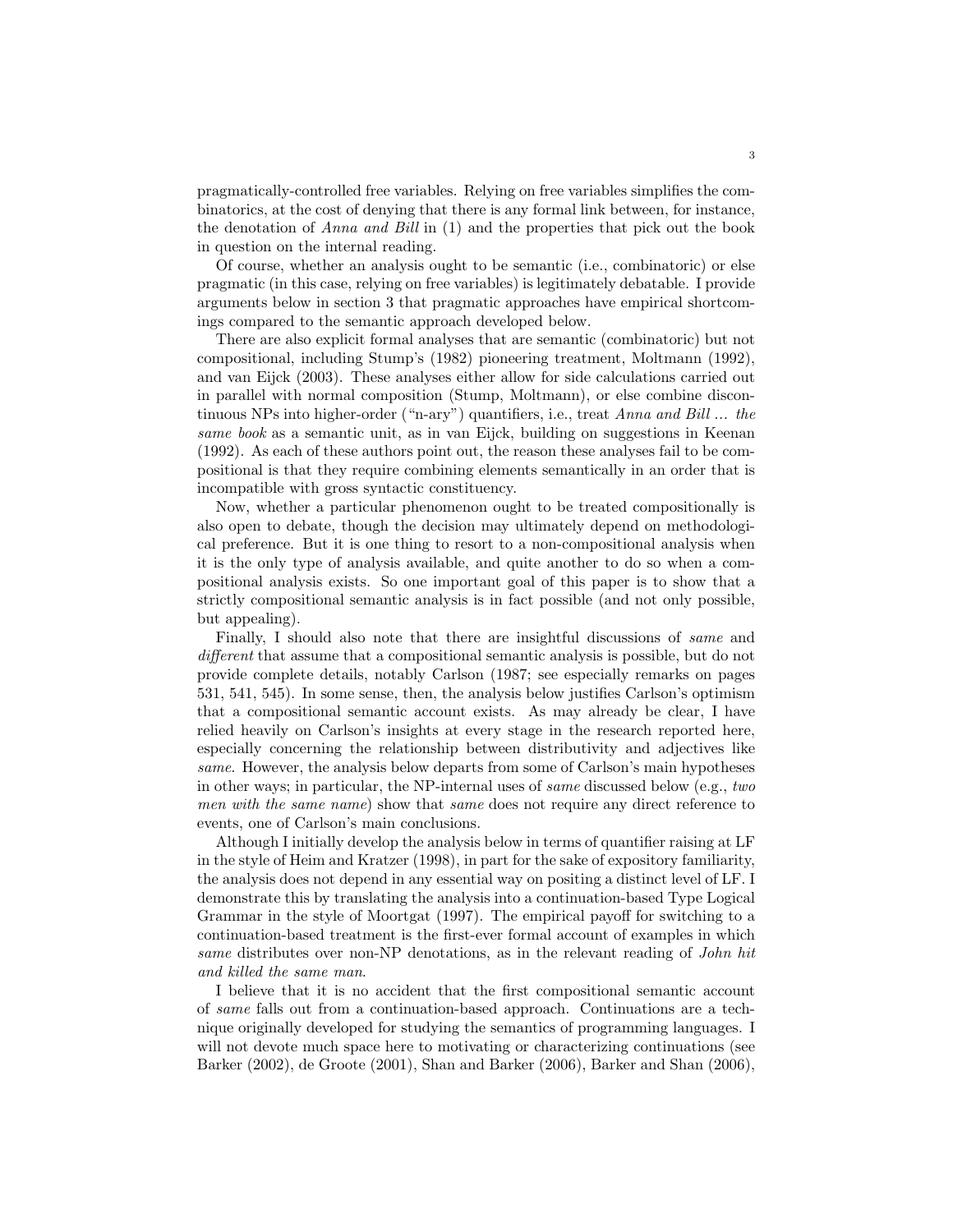and references there), concentrating instead on explaining the behavior of same. Nevertheless, one of my main motivations for studying same is to provide support for the claim that continuations provide new and valuable insights into the nature of scope-taking.

I will conclude that despite Stump's pessimism and Keenan's discouraging proof, same does in fact have a perfectly reasonable strictly compositional semantic treatment, and that the discovery of such an analysis supports the claim that continuations are ideally suited for reasoning about scope-taking.

1.1. First preliminary: deictic same. Same always has a deictic use that depends on identifying some salient object present in the discourse context. For instance, if Ivan holds up a copy of Jane Austen's Emma, Jorge might utter (8):

#### (3) Hey, I just read the same book!

In the described situation, it is appropriate to assume that same conveys the property that an object has if it is held by Ivan. And in fact, this kind of contextdependent reading is the only interpretation same has in (3).

But if there is a plural NP in the sentence, another interpretation emerges:

- $(4)$  a. Anna and Bill read the same book. (same as  $(1)$ )
	- b. Anna and Bill read the held-by-Ivan book. Deictic
	- c. Anna and Bill read the read-by-Anna-and-Bill book. Internal

In the same situation described for  $(3)$ ,  $(4a)$  can certainly have a deictic use as paraphrased in (4b) that asserts that Anna and Bill read the book that Ivan is holding. But (as discussed above) there is another, "internal", interpretation, as paraphrased in (4c) on which (4a) is true whenever there is some book that Anna and Bill each read.

Like most authors (though by no means all, e.g., Dowty (1985)), I will assume that the internal reading is a systematic interpretation distinct from the deictic uses, and that it requires a formal grammatical account. I will argue explicitly against attempting to unify the internal and deictic uses in section 3.

Carlson notes that one of the key differences between the deictic use and the internal use is that an internal use is only possible if the trigger NP is interpreted distributively. That is, the interpretation in (4b) is consistent with Anna and Bill reading the book collaboratively, but the internal reading in (4c) entails that Anna and Bill each read the book independently. As Carlson also noted, although there must always be some element for internal same to distribute over, it need not be an NP meaning (for example, John read and reviewed the same book). Such uses with non-NP triggers are discussed in section 4 and analyzed in section 7.

1.2. Second preliminary: Types versus tokens. One fascinating aspect of the semantics of same (and similar expressions such as different, opposite, etc.) is variation in just how similar two objects have to be in order to count as the same (or how different, etc.).

(5) I drive a Ford Falcon and Enzo drives the same car.

For instance, as Nunberg (1984) notes, (5) can be true even though the speaker and Enzo drive different objects, as long as both cars have the same make and model.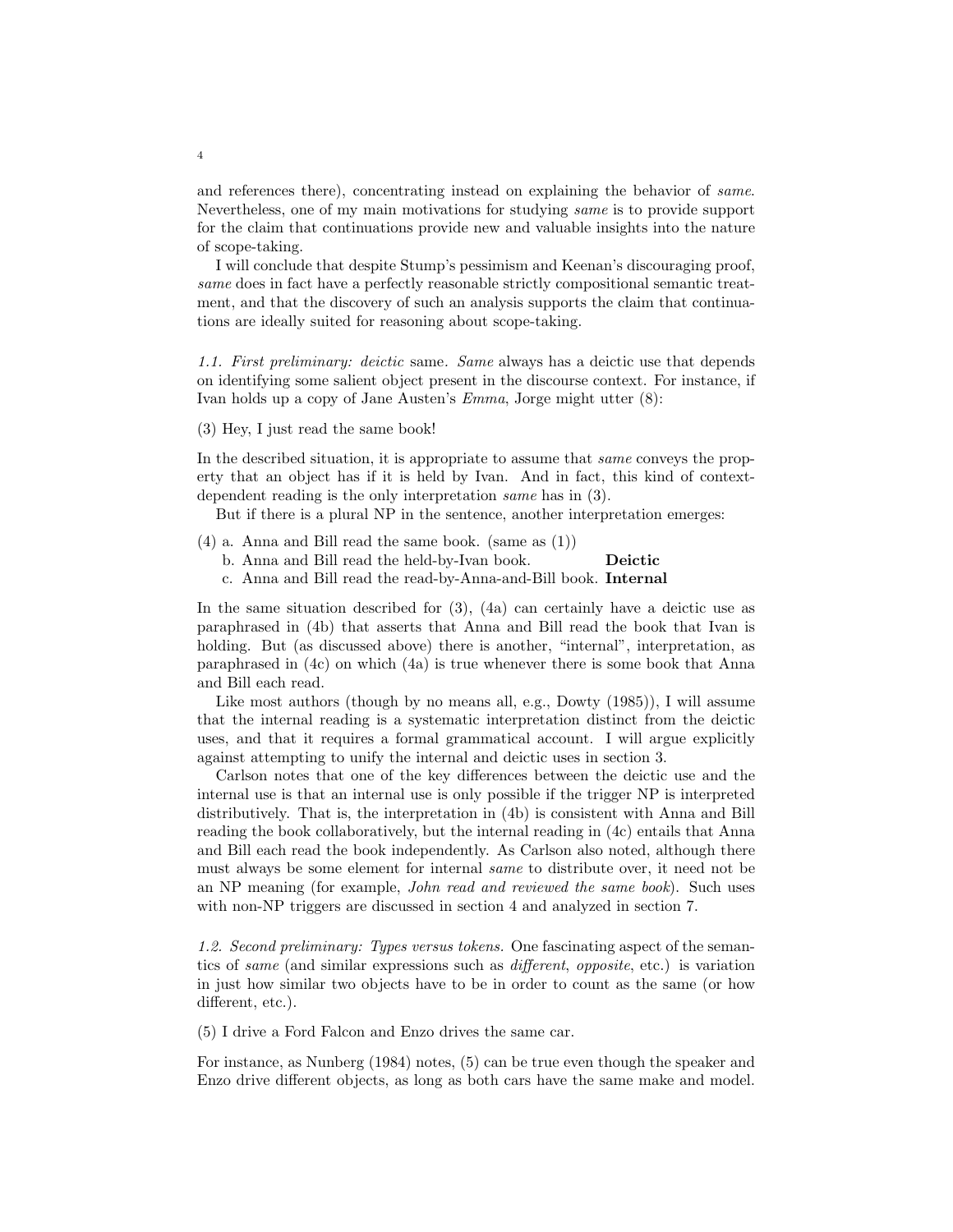In other words, the cars need only be type-identical, not token-identical. Lasersohn (2000), discussing Nunberg's account, persuasively argues that the difference between type identity and token identity is a difference in degree, not in kind. In any case, I will assume that this phenomenon is orthogonal to the compositional issues discussed here, and will play no further part in this paper.

### 2. Beyond the Frege boundary

Keenan (1992) proves there is no set of generalized quantifiers that can be used to compose the truth conditions of (6a) (on the internal reading).

(6) Anna and Bill read the same two books.

To see the form of the proof, it is necessary to view the sequence of NPs Anna and Bill ... the same two books as a discontinuous predicate over relations. For instance, in  $(6a)$ , this sequence combines with the transitive verb read to form a complete sentence. In Keenan's terminology, an NP sequence is REDUCIBLE if it can be decomposed into separate generalized quantifiers that accurately reflect the truth conditions of the orginal complex expression. So the main question here is whether the sequence Anna and Bill ... the same two books is reducible. If not, then according to Keenan, the NP sequence lies "beyond the Frege boundary".

Keenan answers this question by proving Reducibility Equivalence: if two sequences are reducible, and if they yield the same truth value whenever the transitive verb meaning happens to be a cross product, then the two sequences must be completely equivalent, i.e., give the same result for every transitive verb meaning.

(7)a. Anna and Bill read the same two books.

b. (Both) Anna and Bill read exactly two books.

In order to prove that NPs containing same are not reducible, Keenan's strategy is as follows: we first establish that the sequences Anna and Bill ... the same two books and Both Anna and Bill ... exactly two books yield the same truth value for any cross-product relation, and then we observe that they give different truth values on at least one other (non-cross-product) relation.

The first step is to establish that the two sequences give the same result for any cross-product relation. If read denotes a cross product, then every reader in the domain reads every book. In any situation in which there are more than two books, both (7a) and (7b) will be false. This is because when read denotes a cross product, Anna and Bill will each have read every book in the domain, and if there are more than two books, that will falsify both sentences. Similarly, in any situation in which there are fewer than two books, both sentences will be false. Therefore, assume that there are exactly two relevant books. Because read is a cross product, Anna and Bill (or however many people end up in subject position) each read both books; this is sufficient to satisfy the truth conditions of both sentences. Thus (7a) and (7b) are defined (felicitous) over the same set of models, and they yield the same truth value for any relation that is a cross product.

By Reducibility Equivalence, if the sequence Anna and Bill ... the same two books is reducible, then (7a) and (7b) must be synonymous. The next step, then, is to show that there is at least one possible (non cross-product) relation for which the two sentences are not synonymous. Therefore imagine that Anna reads exactly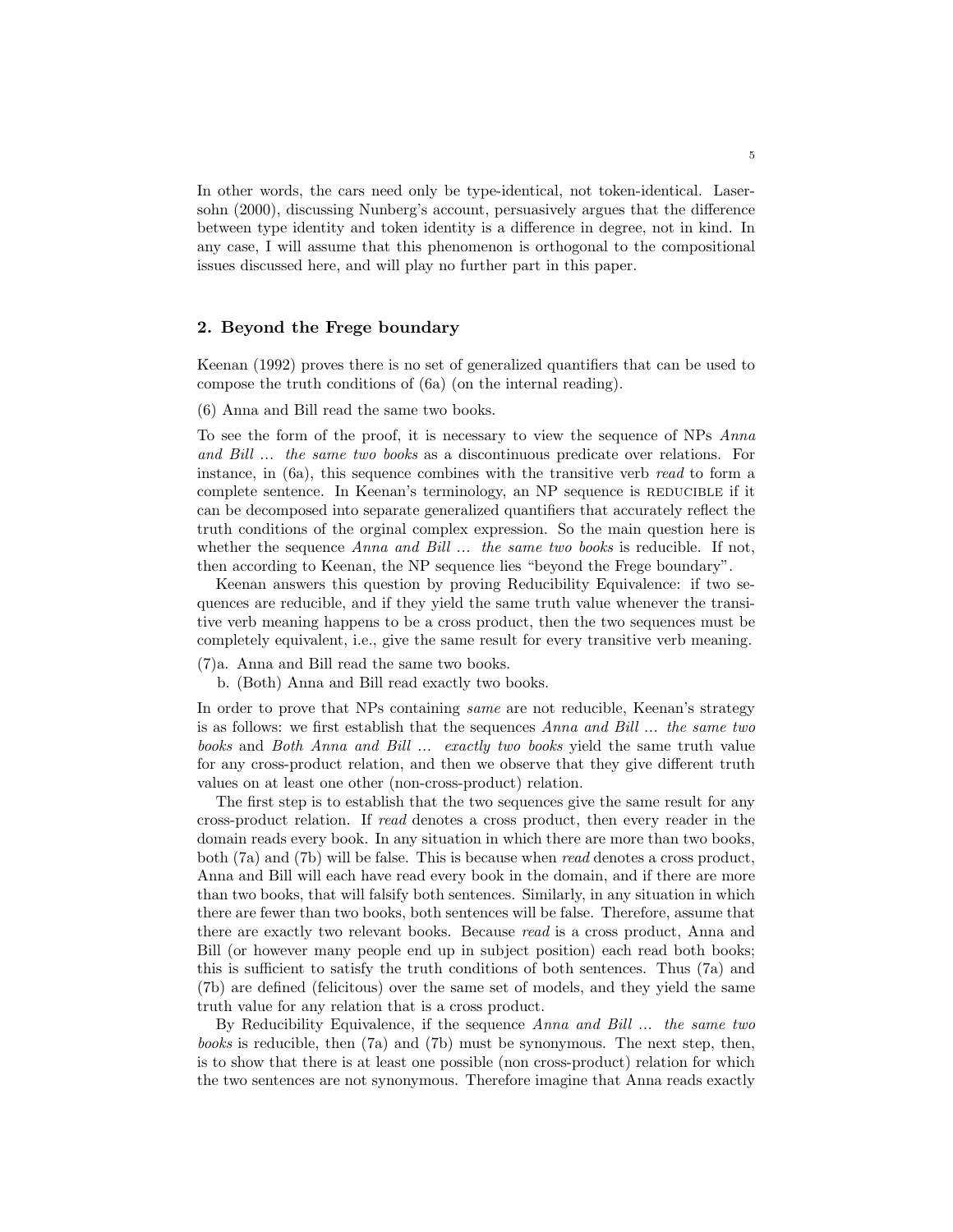two books, and that Bill also reads exactly two books, but the books Anna reads are different than the books that Bill reads. Then (7a) is false (they didn't read the same books), but (7b) is true (they read exactly two books each). Assuming that all of the other NPs involved (Anna and Bill, both Anna and Bill, and exactly two books) can be adequately rendered by garden variety generalized quantifiers as in, say, Barwise and Cooper (1981), we can deduce that the same two books cannot be adequately translated by any generalized quantifier, and furthermore that the culprit must be the presence of same.

Proofs of Reducibility Equivalence and additional details concerning this specific pair of examples can be found both in Keenan (1992) and also in Dekker (2003); see also van Eijck (2004) for additional results concerning reducibility.

Given Keenan's result, how could there be any compositional analysis? One possible answer is that we could recognize the existence of discontinuous (i.e., noncompositional) quantifiers such as Anna and Bill ... the same two books. This is in effect the proposal of Stump (1982). As the analysis of a sentence proceeds, Stump places each NP onto a Cooper store. Certain types of NP, including NPs containing same, are able to interact with other NPs while in the store, in effect forming a discontinuous constituent. Later, the sequence of NPs can be cashed out and applied to a transitive verb meaning. Van Eijck (2003), building on suggestions of Keenan (1992), proposes a similar strategy.

Discontinuous quantifier strategies are perfectly coherent and precise, and they are weakly compositional in the sense that the meaning of the whole depends on the meanings of the parts. But they are certainly not directly compositional in the sense of, e.g., Jacobson (1999). Direct compositionality is a particularly strict form of compositionality on which each syntactic constituent has a denotation that depends only on the meanings of its immediate subconstituents. So unless it is possible to justify Anna and Bill ... the same two books as a syntactic constituent (which seems unlikely), we must conclude that the analyses of Stump and van Eijck fail to be compositional.

A second possible answer, and the one pursued here, is that Keenan's result only bears on the possibility of reducing NP meanings to normal (what he calls type  $\langle 1 \rangle$  generalized quantifiers. If we allow NPs to denote objects other than generalized quantifiers, Keenan's result does not apply. I will argue below that although same does take scope, it is not a generalized quantifier. But this should not be surprising: after all, same is an adjective, not an NP! As a consequence, NPs that contains same do not denote generalized quantifiers either. Put another way, Keenan's result is only a show-stopper if we assume that the only kind of scope-taking expression is an NP. One of the main points of this paper, then, will be to argue that scope-taking is considerably more pervasive and more varied than usually considered.

#### 3. The internal reading is not a special case of the deictic reading

Given that a deictic reading is always available for same, one obvious and important question is whether the internal reading could be adequately treated as a special case of a deictic reading. After all, pronouns standardly receive exactly this kind of analysis: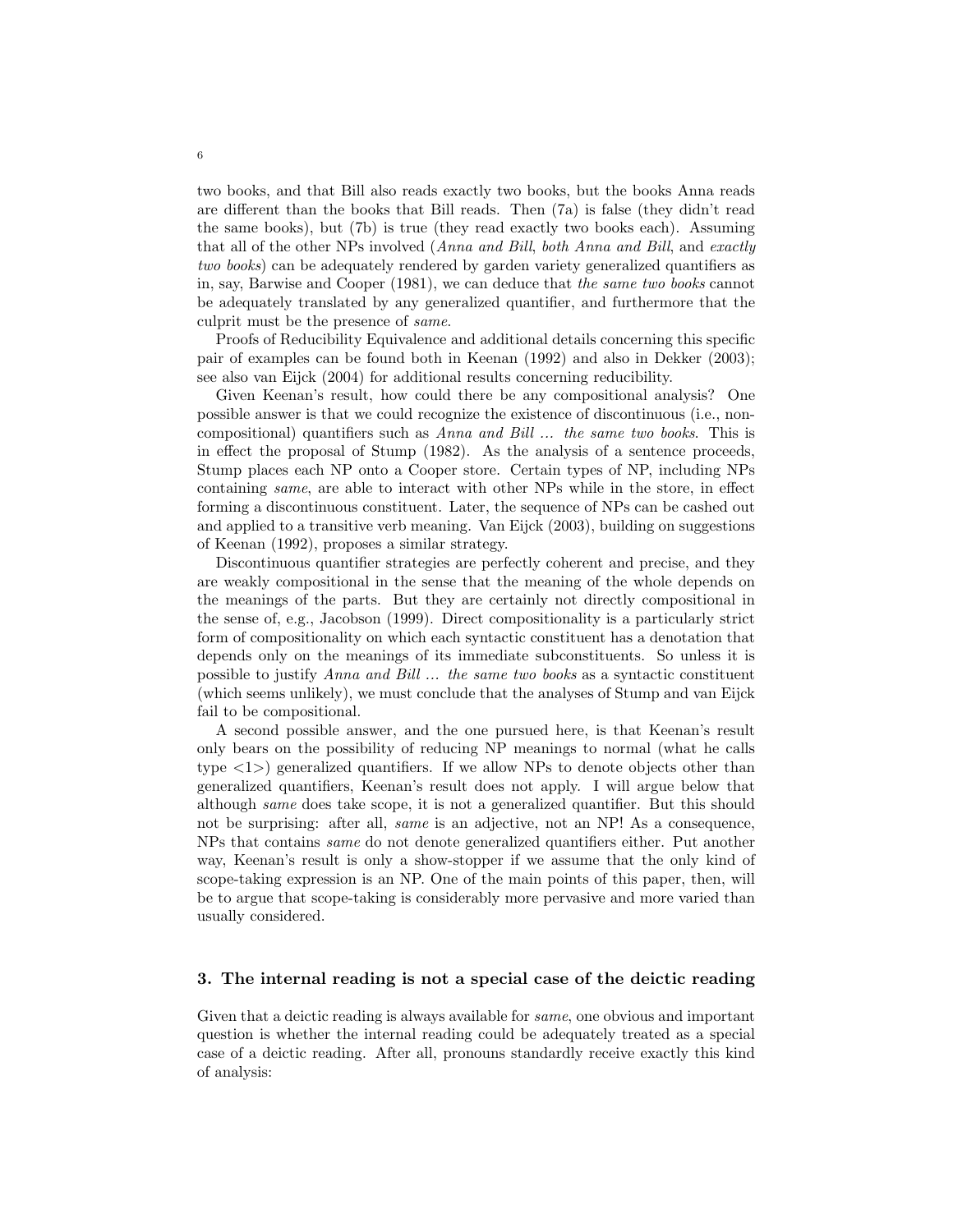- $(8)$  a. Mary saw him<sub>i</sub>.
	- b. Everyone<sub>i</sub> thinks she<sub>i,j</sub> is intelligent.

On the traditional analysis, pronouns translate as variables. (8a) has only a deictic reading on which the pronoun translates as a variable that receives its value from context. (8b) has both a deictic and a quantificationally-bound reading (potentially analogous to an internal reading for same), depending on whether the pronoun translates as some independent variable (i.e.,  $\langle j' \rangle$ ), or translates as the same variable bound by the quantifier introduced by *everyone* (i.e.,  $i$ ). There is no difference in the analysis of the pronoun; the bound reading arises when the variable that serves as the translation of the pronoun happens to coincide with the index of some other element in the same sentence.

Perhaps, then, same introduces some variable, and the internal reading arises when that hypothetical variable is bound by some other element in the sentence. Let us imagine what such an analysis would be like.

(9) Two women in this room have the same name.

On the deictic reading, the speaker may have a specific name in mind, as when (9) is used in the following monologue: "My friend Heddy's name is highly unusual; nevertheless, two women in this room have the same name." In such a context, (9) will be true only if there are two women in the room whose name is *Heddy*.

On the internal reading, in contrast, (9) will be true just in case there is any name such that two women in the room have that name. To emphasize the quantificational nature of these truth conditions, note that a speaker might assert (9) on the basis of a mistaken belief that there are two women in the room named Heddy. But if, unbeknownst to the speaker, there are two women named  $Mary$  in the room, the sentence is nevertheless true, albeit accidentally.

In view of these observations, it seems inescapable that on the internal reading, some element in the sentence must in effect introduce an existential quantifier over names. Nor can we pin the existential force on the cardinal two:

(10) Everyone read the same book.

In addition to the deictic reading (on which we have a specific book in mind, say,  $Emma$ , (10) has an internal reading on which it is true if there is any book such that everyone read that book.

In unpublished work, Dowty (1985) proposes an analysis of same that explicitly attempts to reduce the internal reading to a special case of the deictic reading. On Dowty's proposal, in addition to introducing existential quantification, the denotation of same also introduces two contextually-determined variables, C and R.

(11) 
$$
[same] = \lambda N. \lambda x \exists f : \{x\} = f(N) \land \forall c < C : Rxc
$$
 [Dowty]

Here, C is a contextually-specified set of individuals that Dowty calls a comparison class. In the case of  $(10)$ ,  $C$  will be assigned by the context to the set of individuals quantified over by *everyone*. The relation  $R$  is a contextually-specified relation over individuals, the relation that holds between each member of the comparison class and the object x that the predicate same book picks out. In (10), R will be  $\lceil \text{read} \rceil$ , so (10) will assert that there is some book x such that everyone read  $x$ <sup>1</sup>

<sup>&</sup>lt;sup>1</sup>I have taken some liberties in my presentation of Dowty's proposal in an order to facilitate comparison with my own proposal below. Most notably, the existential quantifier in (11) quantifies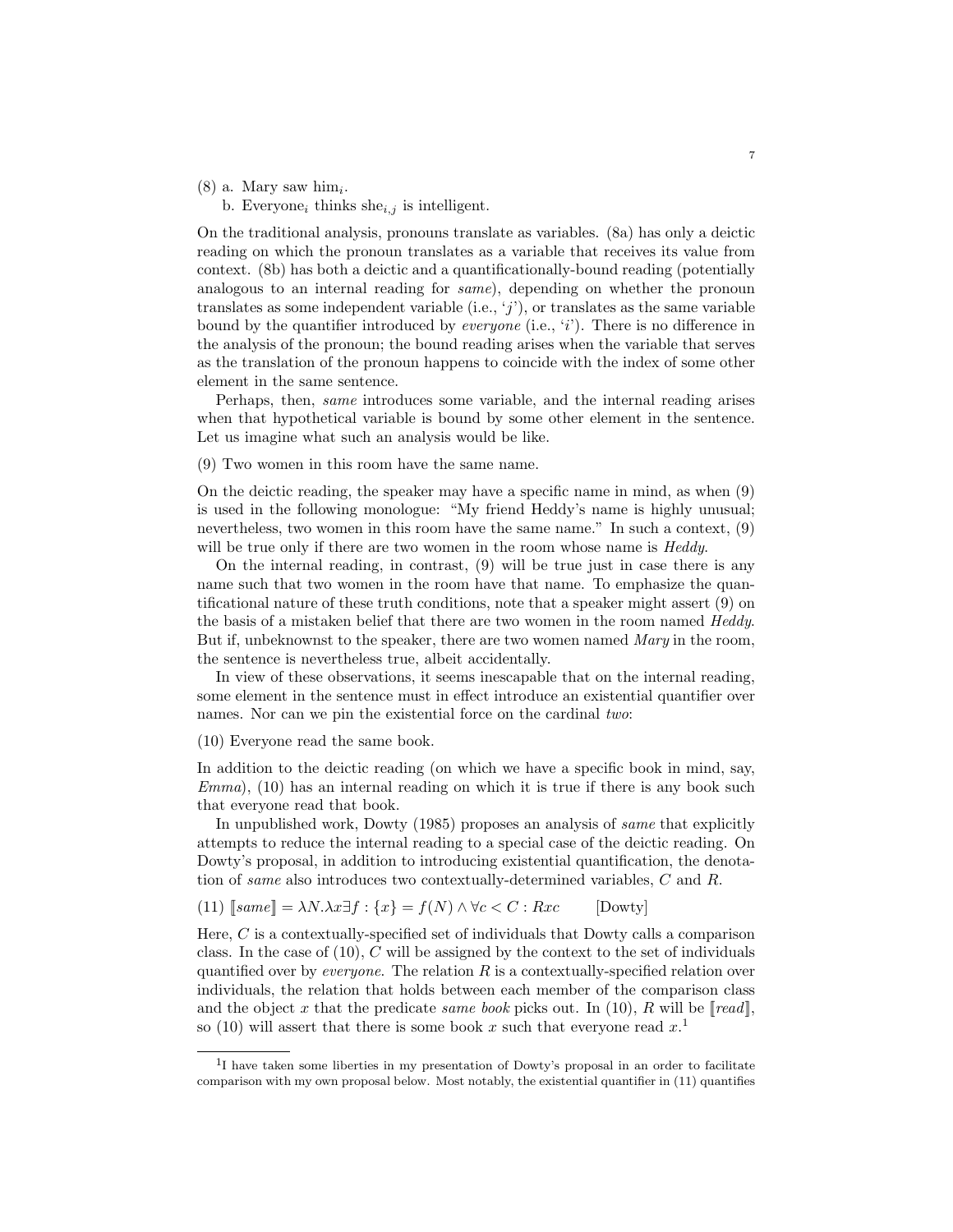Beck (2000) proposes an analysis for different that also crucially relies on a contextually-supplied comparison set (though it is not clear whether her analysis generalizes to same). Analogously to Beck's discussion of different, there is a parallel between the uses of same here with uses that have an overt as phrases (e.g., the same book as everyone else read), which arguably motivates reference to a comparison class and a comparison relation.

Bearing in mind that one of Dowty's goals is to unify the deictic and the internal readings, certainly there will always be a choices for  $C$  and  $R$  that result in appropriate truth conditions for the deictic reading. Dowty provides an example involving different motivating the claim that the values of  $R$  and  $C$  can be determined from outside the sentence (i.e., deictically):

(12) The teachers discussed Taxi Driver, but the students saw a different movie.

If we choose  $C =$  the teachers and  $R =$  discussed, we get appropriate truth conditions for (12): each student saw a movie that is different from a discussed movie.

However, it is not clear that there is ever a situation in which a deictic use is able to exploit the full truth-conditional power provided by access to a comparison set.

(13) The men discussed a house. John read the same book.

If we could choose C as the set of men and R as the relation discussed,  $(13)$  would assert that there exists a book such that each of the men discussed that book, and that is the book that John read. But there is no such reading; nor is there even a reading on which John read the same book that each of the men read (i.e., choosing  $C =$  the men and  $R =$  read).

Now, the absence of logically possible readings can perhaps be explained on pragmatic grounds (though it is not obvious to me what such an explanation would look like in this case). But there seems to be a systematic pattern at work: whenever one of C or R takes its value from the same clause as *same*, the other does too.

(14) Anna and Bill read the same book.

If the comparison class  $C$  is the set consisting of Anna and Bill, then the relation R must be read.

Even more suspiciously, there seems to also be a systematic relation between the values of R and C for the internal case: on any internal reading, R always turns out to be the remainder of the clause after the NP giving rise to the comparison class C has been subtracted.

(15) Anna and Bill must have read the same book.

For instance, there is a reading of  $(15)$  on which C is the set consisting of Anna and Bill and  $R$  is the remainder relation **must-have-read**; but there is no reading on which C is Anna and Bill but R is just read (in which case  $(15)$  would express a tautology).

What I'm suggesting, then, is that there is a systematic correlation between the choice of  $C$  and the choice of  $R$  that goes unexplained on the pragmatic account. As Carlson (1987:532) puts it, on the internal reading, "the comparison is somehow made available by virtue of the meaning of the sentence itself". We shall see that on

over adjective meanings, though Dowty's version quantifies over individuals (leading to equivalent truth conditions). In any case, I have (I hope) faithfully preserved the the roles of  $C$  and  $R$ .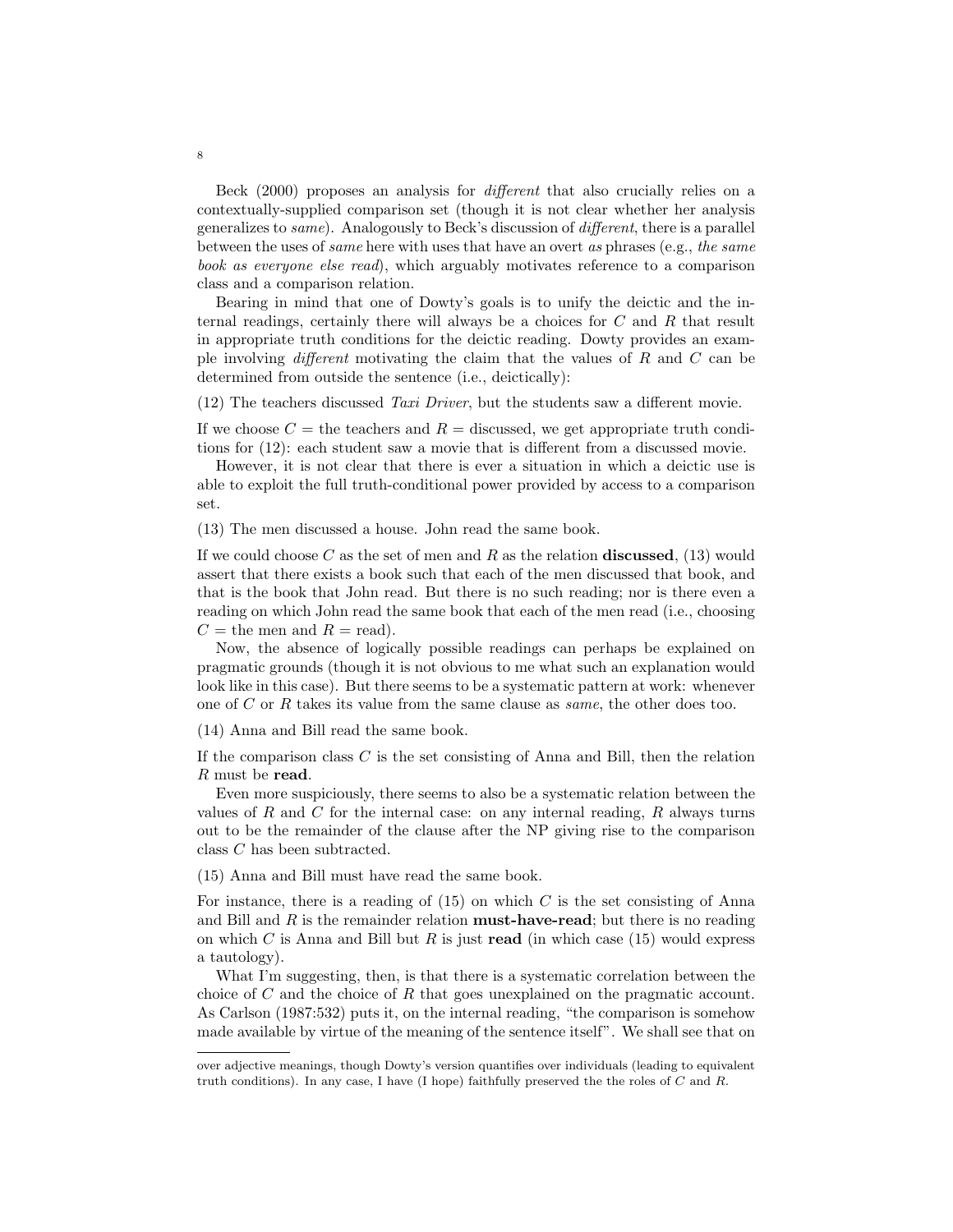the semantic account below, at least for the internal reading, the relation that serves the role of R systematically corresponds to what is left over after subtracting the NP corresponding to the comparison set. (Looking ahead to the formal treatment in section 7, this remainder is a continuation.)

There are also some empirical difficulties for the unified analysis, at least in the version of the analysis given in  $(11).<sup>2</sup>$ 

(16) a. The men or the women read the same book.

b. Ann read and Bill reviewed the same book.

In (16a), the truth conditions are clear: either the men read the same book, or else the women read the same book. Yet there is no choice for C that gives the correct truth conditions.

Similarly, for the right node raising example in (16b), there is no suitable choice for R. In particular, we can't chose the complex relation of reading-or-reviewing, since there would be no way of guaranteeing that what Ann did to the book was read it, or that what Bill did to the book was review it.

In any case, I will take the discussion in this section as motivating at least considering a semantic (combinatoric) treatment.

# 4. Distributivity, events, and NP-internal same

Carlson (1987) makes a strong case that the availability of an internal reading depends on distributing over events:

(17) John read the same book.

In (17), there is just a single reading event, and only a deictic reading is possible.

| $(18)a$ . John and Bill read the same book. | Conj. NPs |
|---------------------------------------------|-----------|
| b. The men read the same book.              | Plural NP |
| c. John hit and killed the same man.        | Conj. Vs  |

- d. John read the same book yesterday and today. Conj. Adv.
- e. John read the same book quickly and slowly. Conj. Adv.

In (18), in contrast, internal readings are also available—but only when the sentence describes multiple events. In (18a), for instance, if John and Bill read the book collaboratively, the internal reading disappears. Similarly for (18b), the men in question must each participate in a separate reading event. In (18c), in order for an internal reading to be available, the hitting and the killing must be separate events (i.e., the blow was not in and of itself fatal; to see this, consider the impossibility of an internal reading for John hit and thereby killed the same man.) In (18d), if John read slowly and continuously for 48 hours, the internal reading disappears; and finally, in (18e), quickly and slowly cannot describe the manner in which John read different chapters—rather, they must describe the manner in which John performed separate readings of the book.

One of the most interesting aspects of same is the variety of triggers for the internal reading: in (18), we have coordinated NPs, other types of plural NP,

 $2$ Dowty's paper, though highly insightful, remains unpublished in draft form; a more developed analysis might very well have anticipated examples like those discussed here.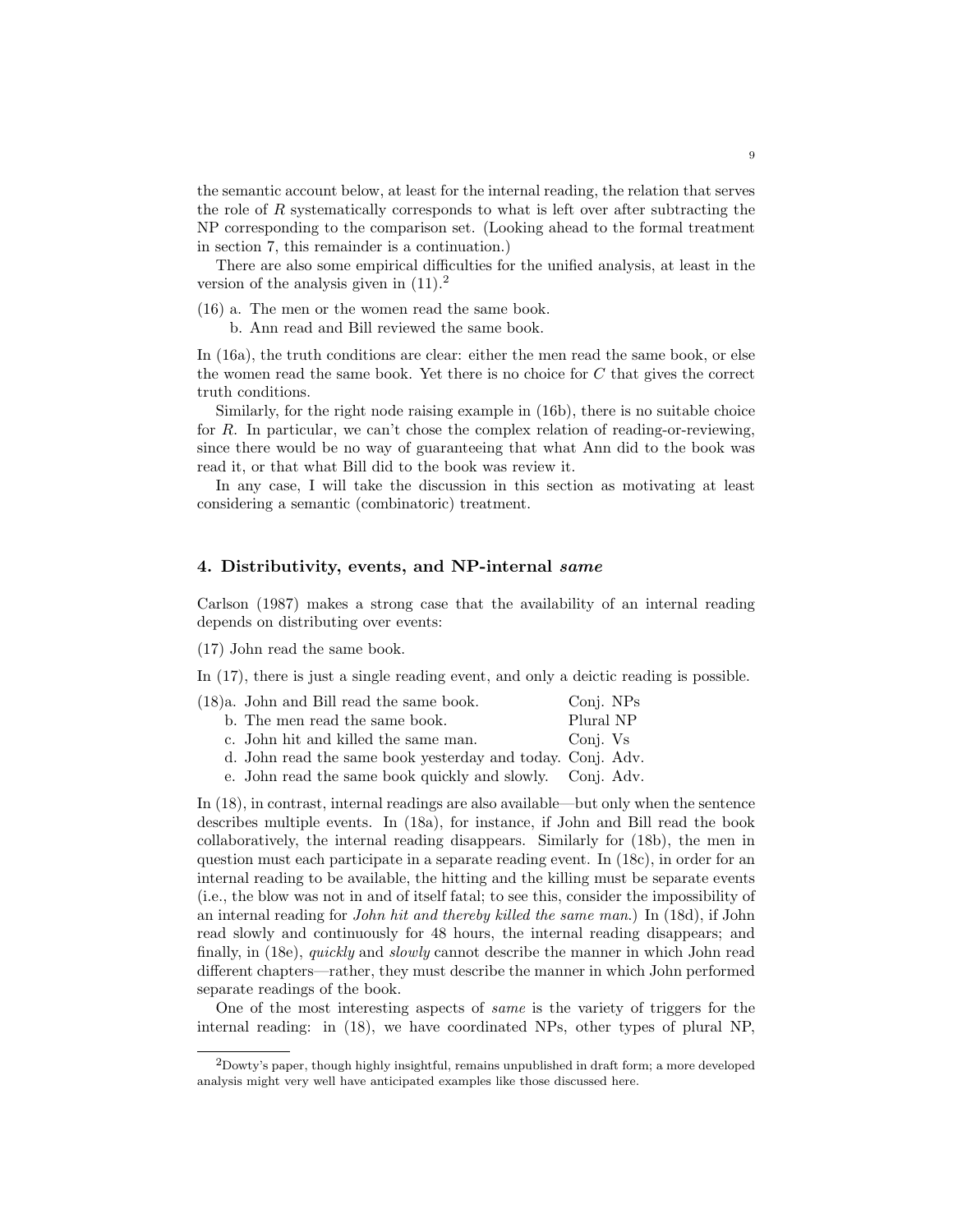coordinated verbs, coordinated adjuncts, and coordinated adverbs. Singular quantificational NPs are also capable of triggering an internal reading:

(19)a. Everyone read the same book.

- b. No one read the same book.
- c. John read the same book every quarter.
- d. John read the same book twice.

As (19d) shows, even a quantificational adverb can trigger an internal reading.

It appears to be a sufficient condition for the availability of an internal reading that some element in the sentence—any element—entails the existence of multiple events. Oehrle (1996) exploits this idea to provide an account of same and different based on the interaction of events and individuals.

Yet event multiplication (as Tovena and Van Peteghem (2002) call it) is not a necessary condition for the internal reading.

(20) [Two men with the same name] are sitting in this room.

Although never before noted in the literature (as far as I know), NP-internal uses of same as in (20) also clearly can have an internal reading. On the deictic interpretation, (20) makes a claim about the prevalence of some specific name; on the internal reading, (20) will be true if there is any name such that two men sitting in the room share that name, whether the speaker is aware of what that name might be or not.

If we want to claim that the internal reading requires multiple events, then we must decide that having a name must qualify as an event. I will assume instead that what the internal reading requires is multiple situations. Distinct events certainly count as distinct situations, but configurations of objects described by non-verbal relations can also serve as distinct situations.

# 5. Why nominal scope is natural for same

The general strategy I will take in the remainder of the paper is to begin by analyzing the NP-internal use of same. This will give us a basic syntactic and semantic analysis. Then I will extend the analysis to more familiar examples. In each case, the adjustments are fairly minor. NP-internal same, then, tells us almost everything we need to know about same.

In this section, I show that—given LIFT as a basic type-shifting operation—we can predict the possibility of adjectives behaving the way that same behaves. In other words, I claim that it is natural for adjectives to take scope. Furthermore, I claim that when they do, it is natural for them to take scope over nominals.

5.1. NP-internal same is essentially quantificational. The truth conditions for the internal reading entail that the meaning of same must be essentially quantificational, since (20) will be true if there is any suitable name. (This is the same conclusion we came to in section 3 with respect to other uses of same.) A paraphrase of the internal reading of (20), then, might be

(21)  $\exists f_{choice}$  two men with the f name are sitting in this room.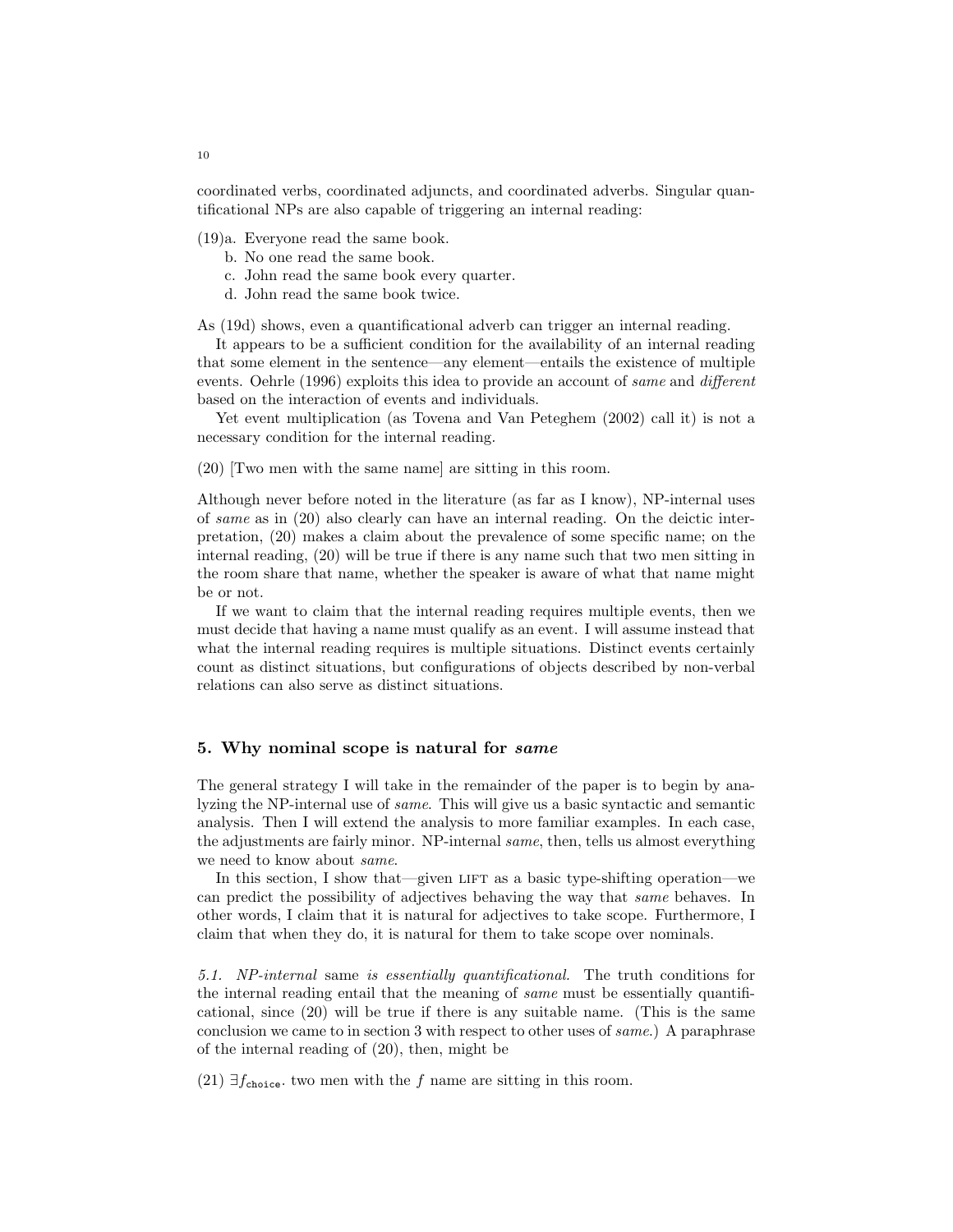This paraphrase quantifies over adjective meanings (type  $\langle e, t \rangle, \langle e, t \rangle$ ). But not just any adjective meaning will do; same insists on a value that is, in effect, a choice function, in the following sense: given any set of entities  $X$ , it will return a singleton set chosen from  $X$ . Thus  $(20)$  will be true only if there is some choice function  $f$  that picks out (a singleton set containing) a specific name (for instance,  $f(\textbf{name})$  might be  $\{Ed\}$  such that two men sitting in the room have that name.

As discussed in section 3, a sentence like (20) can be true accidentally, as long as there exists some name possessed by two men in the room. I take this truthconditional sensitivity to mere existence as the hallmark of existential quantification. Therefore I will assume that the semantics of same must contribute some kind of existential quantification.

Given that there is existential quantification involved, we must try to determine where that existential quantifier can take scope.

(22) [ John met two [ men with the same name]] ↑ ↑

not here here

For the example in (22), either of the scope possibilities indicated will do. But if two is replaced with a determiner that is downward monotonic on its first argument, then allowing the existential to take wide scope gives inappropriately weak truth conditions:

(23) a. John met fewer than three men with the same name.

b.  $∃f$ . John met fewer than three men with the f name.

The paraphrase in (23b) will be true if there is any name such that John has met fewer than three men with that name. But those truth conditions are too weak for any reading of (23a): in particular, the internal reading of (23a) should never be true merely because John has met only two people named Orville during his life. (There will of course also be a deictic interpretation of (23a). Perhaps we've just been trading remarkable facts about the name Orville, and I utter (23a). But we're interested in the sentence-internal reading here.)

Choice functions are often used in linguistic analyses in order to allow indefinites to behave as if they had wide scope without actually giving them wide scope (i.e., without actually allowing them to undergo extra-long Quantifier Raising). But I will propose here that *same* takes scope in a completely normal manner (despite the fact that same is not an NP). The reason I am using a choice function, then, is not to achieve unusual scope, but out of respect for the syntactic category of same: since adjective map predicates to predicates, the variable corresponding to *same* will likewise maps predicates to (in this case, singleton) predicates.

In any case, I will assume that the existential quantifier introduced by *same* can take scope at the level of the nominal. There are other logical possibilities for the scoping of the existential introduced by same besides the nominal position, of course. For instance, a referee suggests that it might be possible for same to scope at the modifier level, i.e., over with the  $\sqrt{ }$  name, which might simplify the semantic analysis in some respects. However, we shall see immediately below that other considerations converge on the nominal as the natural place for the existential to take scope.<sup>3</sup>

<sup>&</sup>lt;sup>3</sup>If we take the modifier phrase to denote a simple predicate (semantic type  $(e, t)$ ) rather than a modifier  $\langle \langle e, t \rangle, \langle e, t \rangle \rangle$ , it would be easy to generalize the analysis below to allow same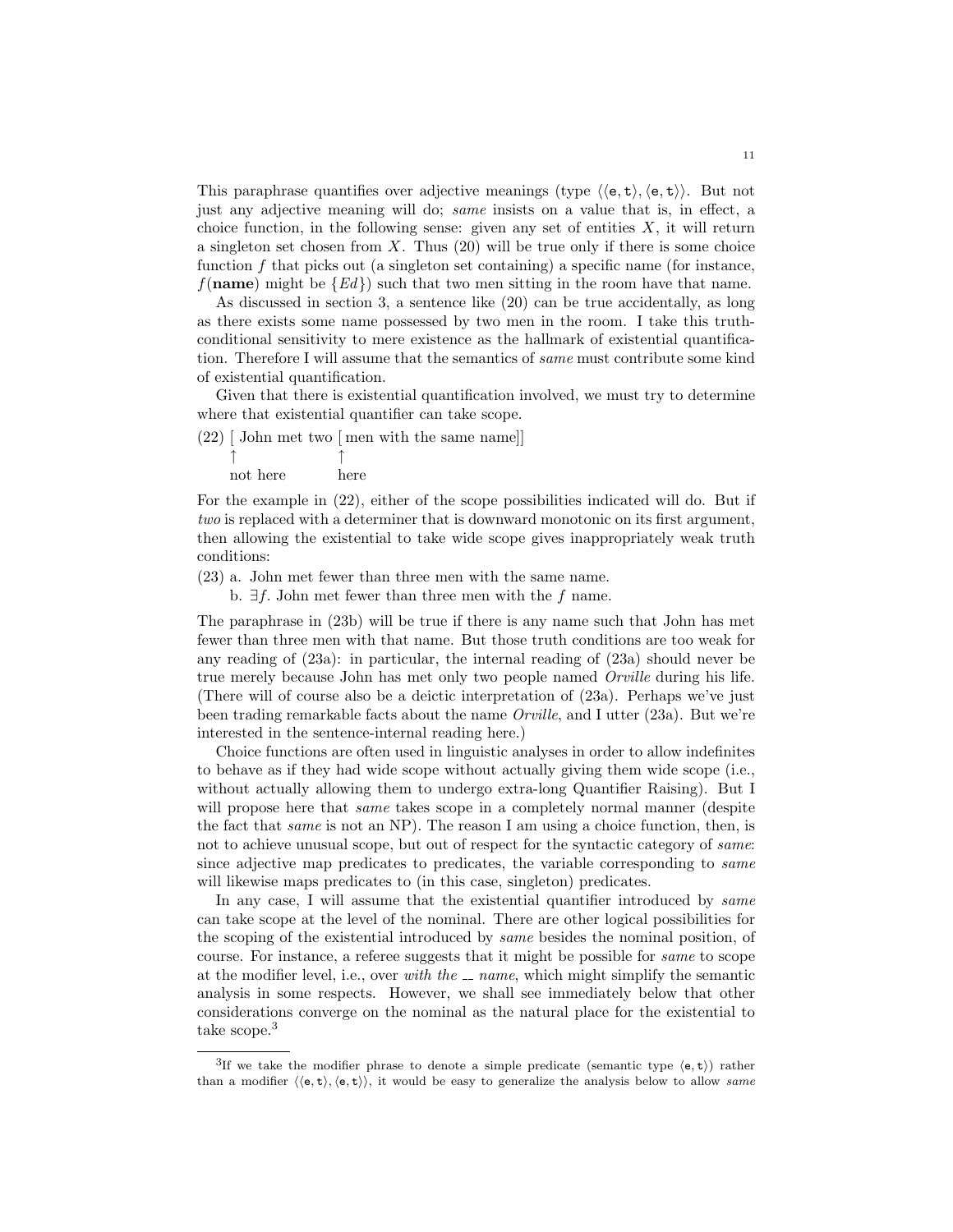5.2. Anatomy of a quantifier. Moortgat (e.g., 1997) generalizes over scope-taking expressions by providing a category constructor  $q$  ( $q'$  for quantificational) that builds a scope-taking category by combining three elements: a local syntactic Personality, a scope Target, and a final Result category. The category of *everyone*, for instance, is  $q(NP,S,S)$ : locally, *everyone* behaves as an NP, takes scope over a clause of category S, and produces as a result another clause.

The semantic type of a scope-taking expression  $q(P,T,R)$  is  $\langle P', T' \rangle, R' \rangle$ , where  $P', T'$ , and  $R'$  are the types of categories P, T, and R, respectively. Assuming that the natural basic semantic type of a non-quantificational NP such as John is e (the type of an individual), and that the (extensional) type of a clause is t (the type of a truth-value), then *everyone* will have semantic type  $\langle \langle e, t \rangle, t \rangle$ —naturally, the type of a generalized quantifier.

For most scope-taking expressions, the target category and the result category are the same (schematically,  $q(P,X,X)$ ), though not always. For instance, in-situ wh-phrases might reasonably be analyzed as having category  $q(NP,S,Q)$ : something that functions locally as an NP, takes scope over a clause, and turns that clause into a question.

I have suggested above that same is a scope-taking element that functions locally as an adjective and takes scope over a nominal. Assuming that the result category is the same as the scope target, we can anticipate that the category that we will arrive at below for *same* will be  $q(\text{Adj}, \text{N}, \text{N}).$ 

The formal system in section 7 will give a Type Logical grammar that factors q into two complementary (residuated) type-forming connectives along lines suggested in the next few subsections.

5.3. An indispensable type-shifting operator: LIFT. Most grammatical systems that allow any type-shifting at all provide a shifting operation identical to or closely related to an operator that I will call LIFT, including Partee and Rooth (1983), Partee (1987), Hendriks (1993), Jacobson (1999), Steedman (2000), and many others.

I will take for basic category labels NP, S, and N (where N is the category of nominals such as *men*). In order for syntactic categories to record the effect of type-shifting, in addition to the basic categories, we will need structured syntactic categories. Therefore we will also have categories of the form  $A\setminus B$  and  $B/A$ , where A and B are categories. Then the categories of verbs and verb phrases can be built up from the basic categories as follows:



to take scope at the modifier level as well as at the nominal level. This would require adopting some version of Heim and Kratzer's (1998) Predicate Modification composition rule. If there were empirical evidence showing that same could or must take scope over the modifier only, that could be interpreted as an argument in favor of a Predicate Modification analysis of nominal modifiers.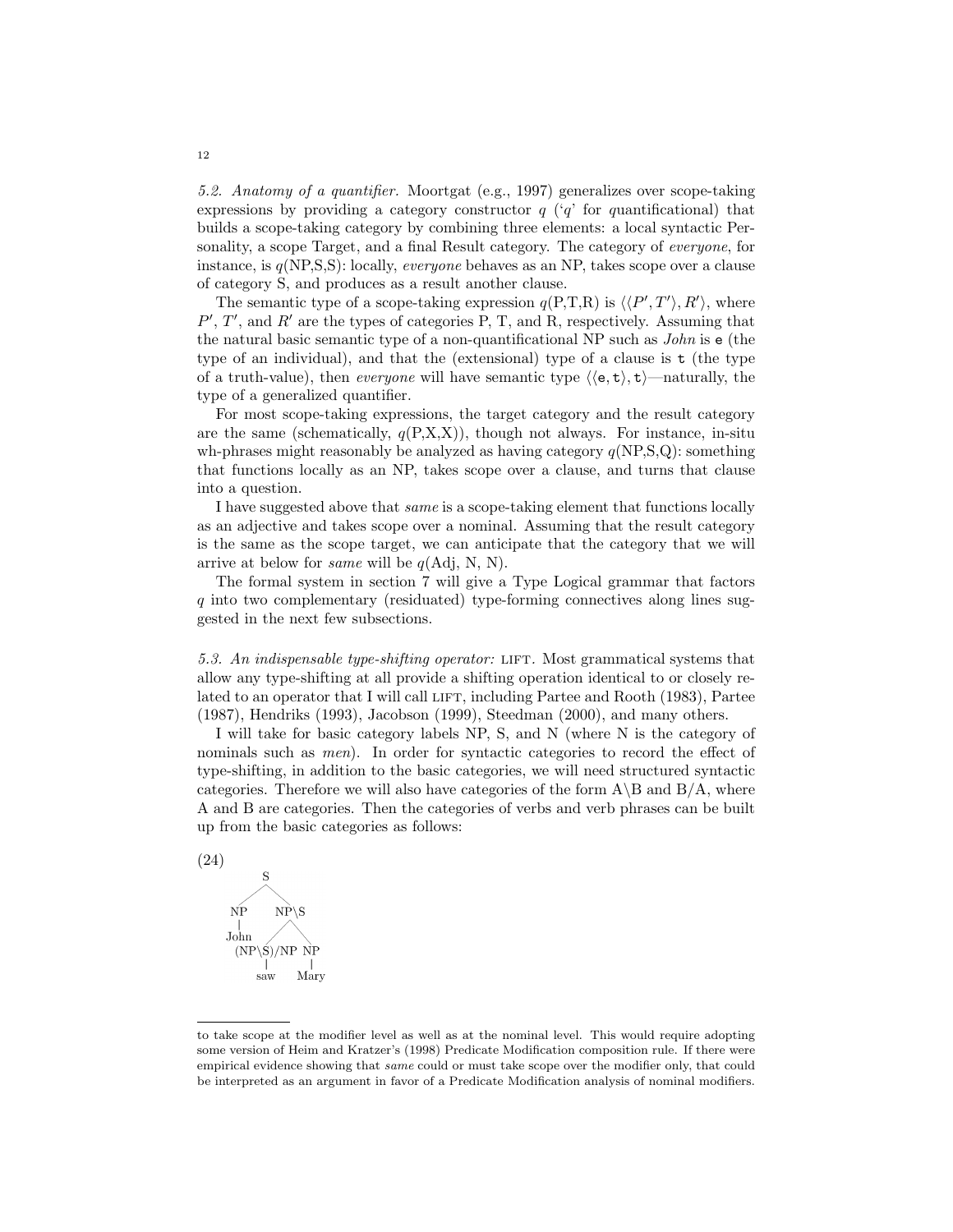As in Lambek (1958), slashes lean in the direction of the expected argument: saw expects an NP on its right to form a verb phrase of category NP\S, which in turn expects an NP to its left to form an S. Categories of the form  $B/A$  and  $A\ B$  have semantic type  $\langle A', B' \rangle$ .

LIFT says that any expression in category A will also be in category  $B/(A\setminus B)$ . LIFT is so basic and natural that in Lambek's (1958) grammar, and therefore all type-logical grammars based on Lambek's work, LIFT doesn't even need to be stipulated, since it is a theorem of the logical system. For instance, in the sequent logic given below in section 7, we have the following proof:

$$
\frac{\Gamma \vdash A \qquad B \vdash B}{\Gamma \bullet A \setminus B \vdash B} \setminus L \n\frac{\Gamma \bullet A \setminus B \vdash B}{\Gamma \vdash B/(A \setminus B)}/R
$$

In particular, if the proper name *John* is in the category NP, then *John* is automatically also in the category  $S/(NP\S)$  by virtue of LIFT.

Note that the derived category  $S/(NP\S)$  has semantic type  $\langle \langle e, t \rangle, t \rangle$ , the semantic type of a generalized quantifier. In other words, the LIFT operation characterizes, among other things, the relationship between individual-denoting NPs like *John* and their generalized-quantifier counterparts. Furthermore, the Curry-Howard labelling of the proof just given tells us that the denotation of the generalized quantifier version of *John* will be  $\lambda P.P.$ **j**, where **j** is the individual denoted by John, which is exactly the right meaning for the generalized quantifier version of John to have.

What this suggests is that we can approximate Moortgat's  $q$  operator using slashed categories: an expression with category  $q(P, T, R)$ , then, corresponds to the slashed category  $R/(P\mathcal{T})$ .<sup>4</sup>

In this instance, then, LIFT turns an expression with no scope-taking ability into a quantificational expression. Analogously, I will show how judicious application of lift will turn a normal (non scope-taking) adjective into a scope-taking adjective suitable to serve as the category of *same*.

One way of putting it is that the LIFT operation makes  $John$  aware of its surroundings. We can gloss the category of a verb phrase NP\S as saying "I need an NP to my left in order to be a complete S". Then the gloss on the category of the LIFTed, version of *John*,  $S/(NP\S)$ , is "I need something that needs me."

Although LIFT enables every NP to take on the semantic type of a generalized quantifier, only some NPs have meanings that take advantage of the additional expressive range available to the generalized quantifier type. For instance, everyone has a meaning that is essentially quantificational, and therefore can only be expressed by a generalized quantifier. This means that everyone's most basic category is  $S/(NP\S)$ , i.e., a category that looks like a lifted non-quantificational NP.

<sup>&</sup>lt;sup>4</sup>In section 7, it will be necessary to distinguish between normal slashes, such as the slash in NP\S that governs the linear order of arguments, versus quantificational slashes. In the more detailed system in section 7,  $q(P, T, R)$  will be rendered as  $R/(P \T)$ , where  $\Lambda$  and  $\Lambda$  constitute a mode of combination that is parallel to but distinct from  $/$  and  $\backslash$ . But it will significantly simplify discussion here to collapse the both modes onto  $/$  and  $\backslash$ .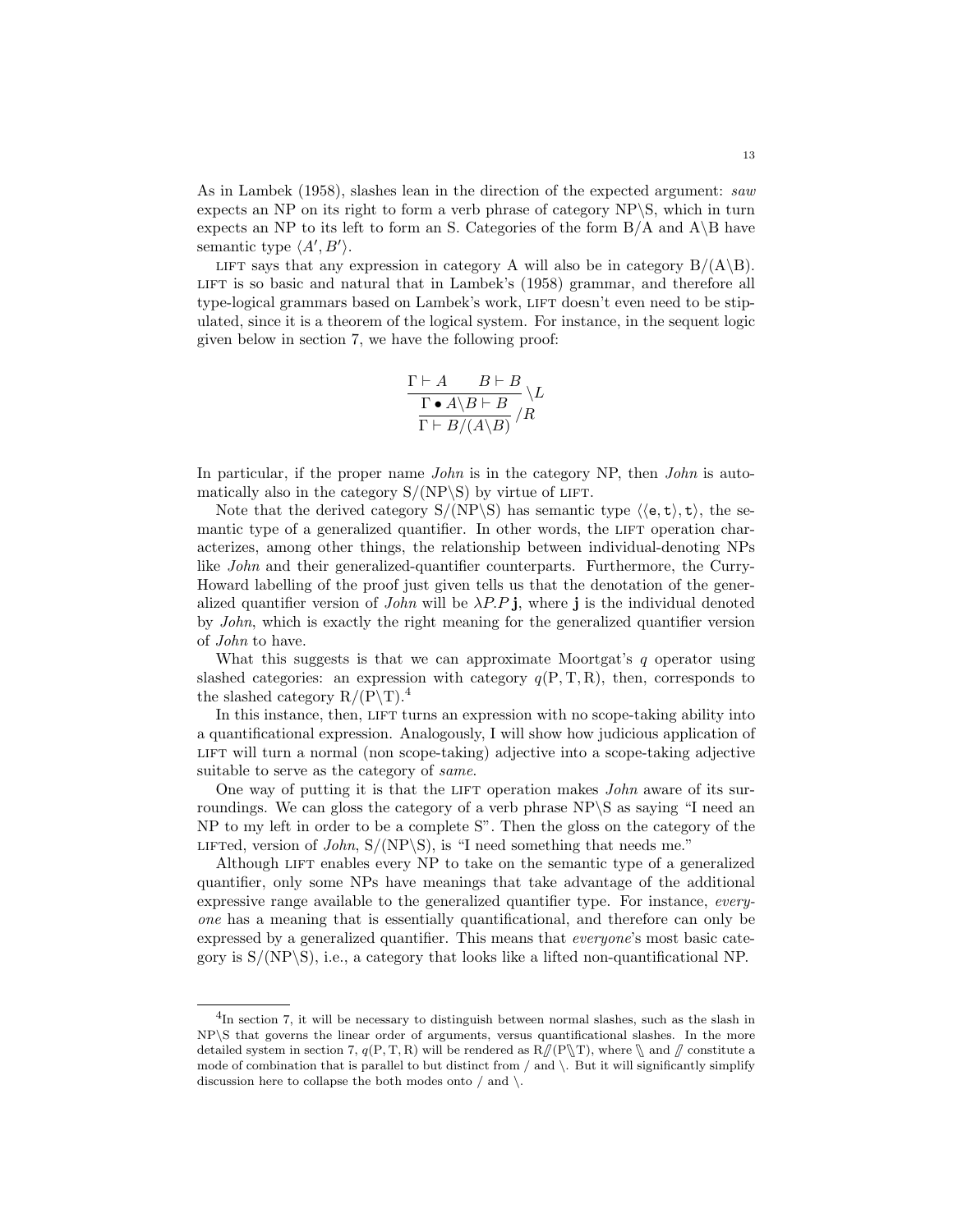

In general, then, scope-taking expressions live at the level of a LIFTed non-scopetaking expression.

As mentioned above, our goal is to arrive at a category for *same* of  $N/(Adj\N)$ : locally, an adjective, taking scope at a nominal, and producing a nominal as a result. We'll get there the same way we arrived at a generalized quantifier from a non-quantificational NP, i.e., by LIFTing; except that in this case, we'll need to lift twice.

First, we can implement the category Adj as an expression that expects a nominal N to its right to form a complex nominal:



In our anthropomorphic interpretation, the adjective red is the kind of expression that needs an N, and the basic nominal *book* in  $(26a)$  satisfies that need. After we lift book, as in (26b), the adjective is still seeking an N, but the nominal has had its consciousness raised, so that now it is seeking something that seeks a nominal: "I need something that needs me."



Now we can lift the adjective, so that it says "I need something that needs me to need it".

At this point, we have the category we are seeking, which is  $q(N/N, N, N)$  =  $N/((N/N)\backslash N)$ : locally, an adjective, taking scope over a nominal.

Two observations: although we have arrived at this point in steps via two applications of LIFT, the relationship between the basic Adjective category  $N/N$  and the scope-taking category  $N/((N/N)\N)$  is characterized by a single application of lift. Second, the Curry-Howard labelling of the lifting operation provides a denotation for the lifted adjective that parallels the generalized quantifier denotation of a proper name:  $\lambda P.P \text{ red}$ , where red is the basic (i.e., category N/N) meaning of red.

14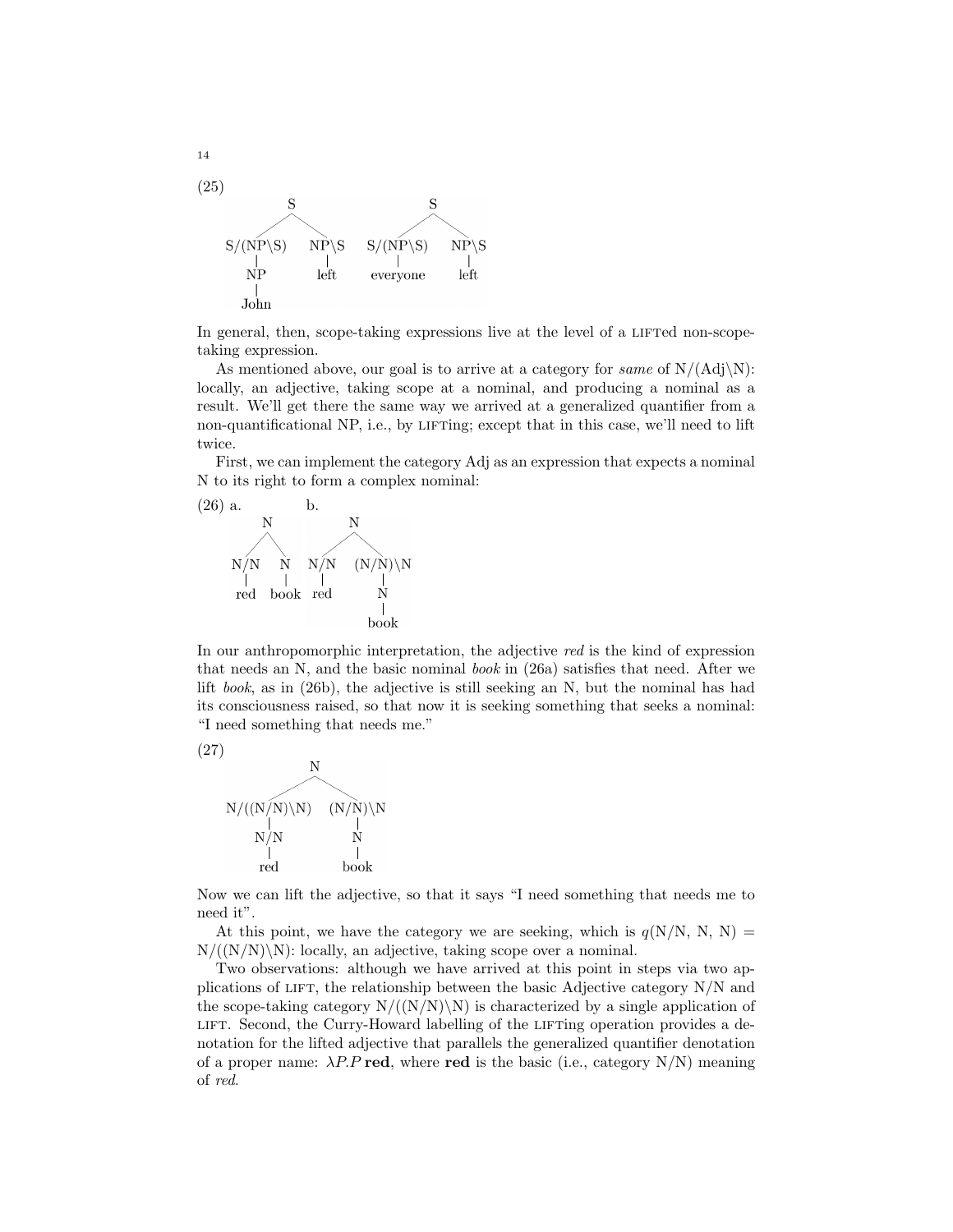Just as a quantificational NP such as *everyone* has the category of a LIFTed non-quantificational NP such as John, a scope-taking adjective such as same has the category of a LIFTed normal adjective like red.

5.4. From type clash to Quantifier Raising, Heim and Kratzer style. Now that we have a quantificational category, we need to provide a mechanism that will allow it to take scope. I will develop my initial discussion of scope in the style of Heim and Kratzer's (1998) textbook for several reasons, not least of all because it is simple, well motivated, and familiar to most readers.

In addition, Heim and Kratzer's specific implementation of quantifier raising has one unusual detail that will turn out to be convenient for our purposes. Eventually, however, I will replace Quantifier Raising in section 7 with a continuation-based type-logical grammar in which LIFT is a theorem.

Heim and Kratzer motivate Quantifier Raising as a strategy to repair type clash. As we saw in (25), a quantificational or lifted NP can occur in subject position without any problem, since a verb phrase is exactly the right sort of object to satisfy the needs of the lifted NP. But when generalized quantifier NPs occur in non-subject positions, type clash can occur.





quantifier. Since plain LIFT will not help here, we need some other way. Quantifier Raising is the standard technique to resolve this type clash. The basic idea is to raise the generalized quantifier to adjoin to its scope target, replacing the raised quantifier with a variable over simple NP denotations (as Heim and Kratzer have it, in this case the variable will be a numeral, here, 1).



This resolves the type clash at the level of the transitive verb, since now the verb finds just the type of argument it was hoping for (i.e., NP).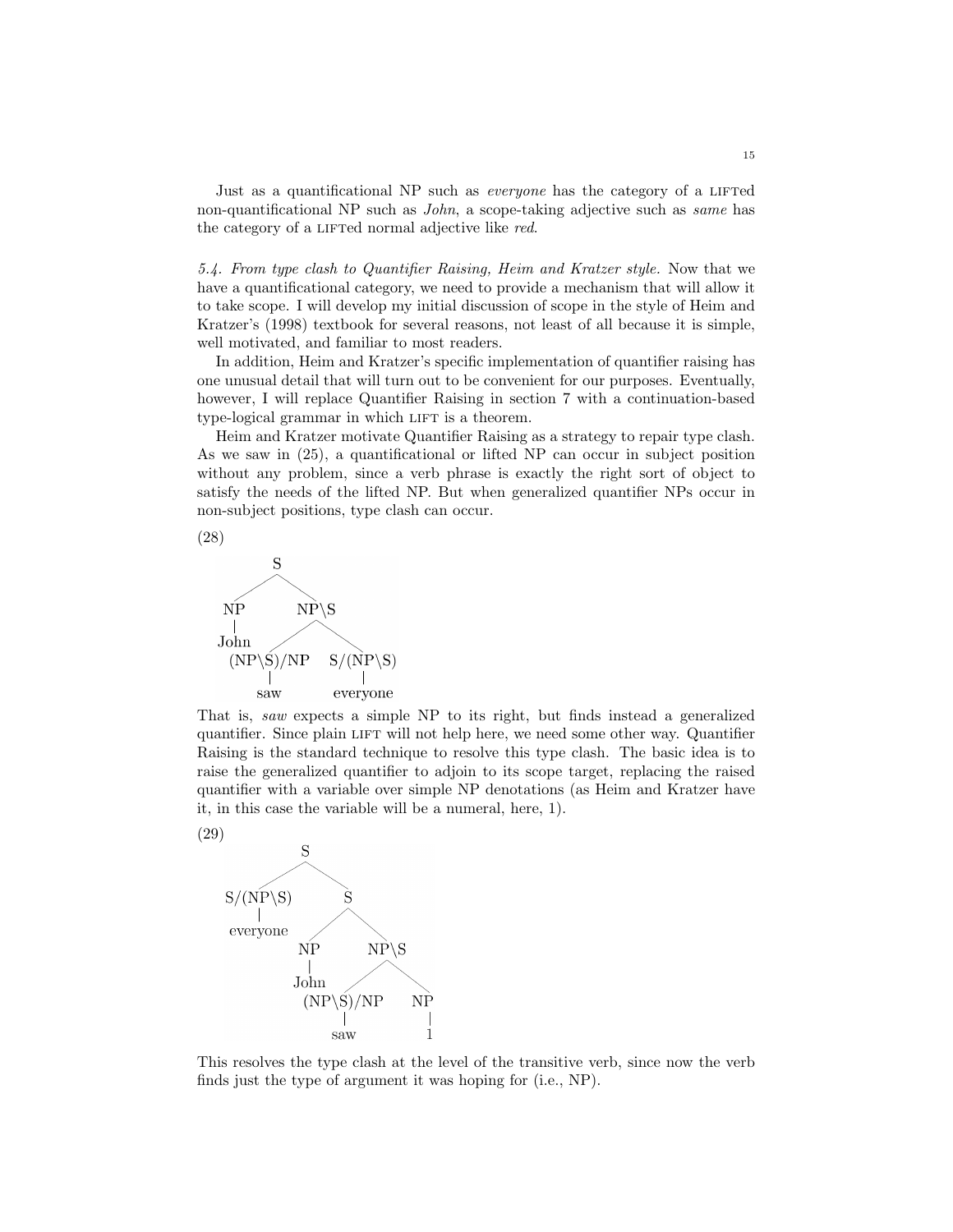Unfortunately, Quantifier Raising resolves type clash lower down only to recreate it higher up. At the adjunction site, the generalized quantifier expects an argument of category NP\S, but finds instead an expression of category S. Interestingly, Heim and Kratzer propose a slightly different version of Quantifier Raising that introduces an intermediate node in between the scope target and the result category:<sup>5</sup>



Following Heim and Kratzer, we can articulate the raising operation into the following steps:

- (31) (i) Replace the scope-taking expression with a variable.
	- (ii) Adjoin the scope-taking expression to its scope target.
	- (iii) Adjoin a second occurrence of the variable inserted in step (i) to the scope target.

Even these steps do not alleviate all type clashes, since step (iii) creates a subtree with an index (interpreted as a variable) of type e as sister to an S node of type t: neither one has a type appropriate to serve as a function on the other. Therefore, as Heim and Kratzer explain, the node inserted in step (iii) receives a special interpretation: this constituent translates as a lambda abstract with the index serving as the distinguished variable. (To visualize the interpretation of the constituent in question, just draw a  $\lambda$  to the left of the uppermost occurrence of the variable.)

In any case, what is most important for present purposes is that the interpretation of the node inserted in step (iii) will have just the right semantic type to serve as an argument of the scope-taking expression. The importance of this extra node is that it will play a crucial role in the discussion of parasitic scope in section 6. Heim and Kratzer do not provide their intermediate node with a category label, so we are free to asign it to category NP\S, since that is the category that the generalized quantifier to its left is looking for (and has the appropriate semantic type).

In general, the raising algorithm will produce analogous results for any scopetaking category  $q(P,T,R)$ : after inserting a variable, raising, and abstracting, the node inserted in step (iii) will have semantic type  $\langle P',T'\rangle$ , which is just the right sort of object to serve as the argument to the denotation of the scope-taking element (whose semantic type, recall, is  $\langle \langle P', T' \rangle, R' \rangle$ ).

16

<sup>&</sup>lt;sup>5</sup>I will sometimes use VP as an abbreviation of NP\S, and V as an abbreviation for  $(NP\ S)/NP$ to keep the trees a little bit simpler.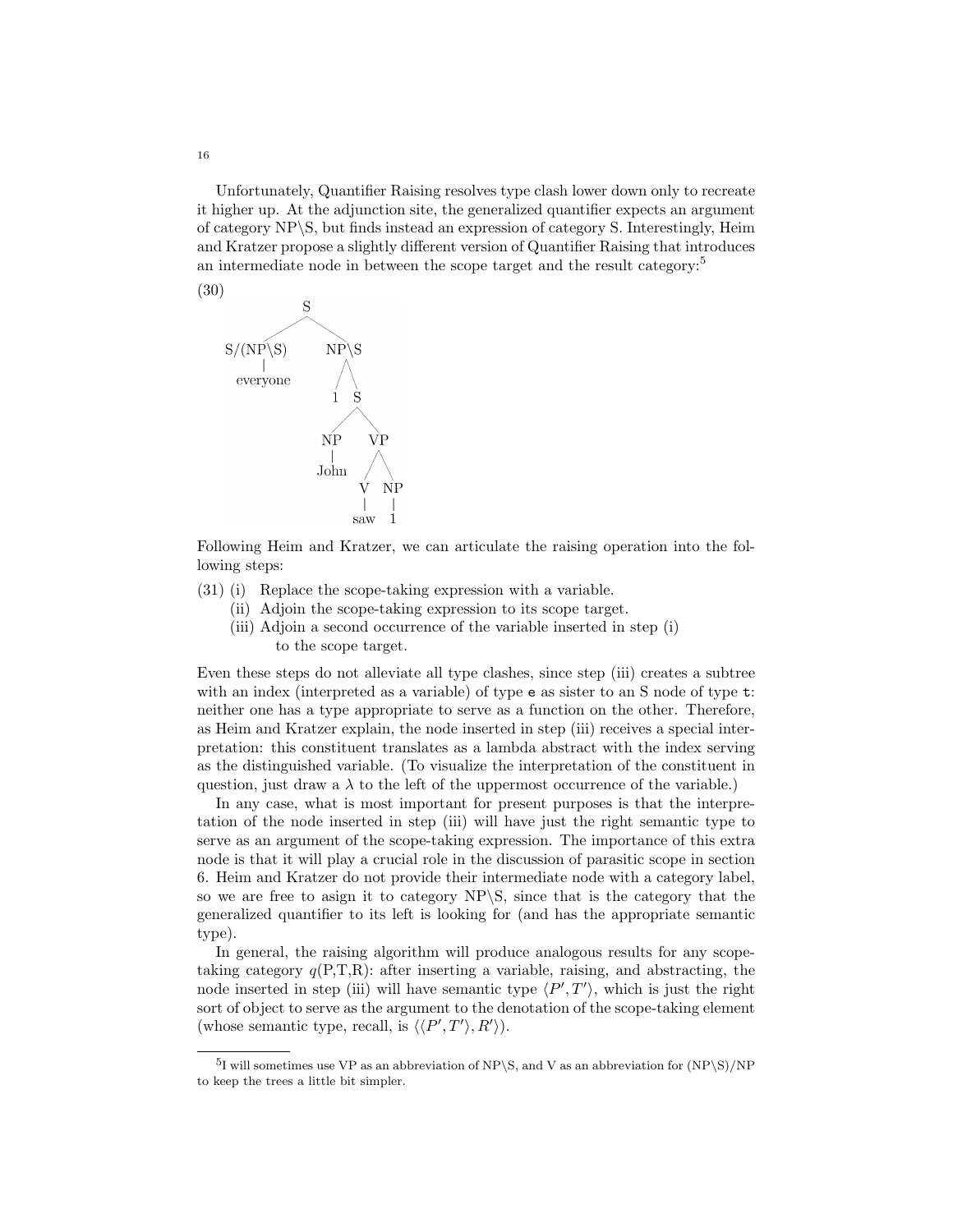In particular, since our LIFTed adjective has category  $q(\text{Adj}, \text{N}, \text{N}) = \text{N}/(\text{Adj}\backslash\text{N})$ , it functions locally as an adjective, takes scope over a nominal, and returns a nominal as a result:



On the left, before Quantifier Raising, there is type clash at the level of the adjective. On the right, after Quantifier Raising, the adjective has found its scope.

Thus giving same a LIFTed category automatically predicts that it can take scope over a nominal.

5.5. Denotation for same. If we LIFTed and raised a typical intersective adjective such as long, the semantics of lifting in combination with the semantics of raising cancel out, in the same way that Quantifier Raising a LIFTed proper name makes no detectable semantic difference. It is only when the meaning of the NP in question is essentially quantificational (e.g., everyone) that Quantifier Raising makes a detectable difference. Just so, raising an adjective only makes a detectable difference if the adjective's meaning is essentially quantificational.

 $\rangle$ 

I am proposing, of course, that same is just such an adjective:

(33) a. type(*same*) = type(
$$
q
$$
(Adj,N,N)) =  $\langle \langle Adj', N' \rangle, N'$ 

b. 
$$
[same] = \lambda F_{\langle Adj, N \rangle} \lambda X_e
$$
.  $\exists f_{choice} \forall x < X : Ffx$ 

Here F is a variable over objects of type  $\langle \text{Adj}, \text{N} \rangle$ , the type of a function from adjective meanings to nominal meanings, i.e., semantic type  $\langle \langle \langle e, t \rangle, \langle e, t \rangle \rangle, \langle e, t \rangle \rangle$ . In addition, f is a variable over choice functions of type  $\langle \langle e, t \rangle, \langle e, t \rangle \rangle$ . Usually, choice functions are given type  $\langle \langle e, t \rangle, e \rangle$ , but as explained above in section 5.1, we need a function that will deliver a result that is suitable to combine with a determiner; therefore a choice function here will be a nominal modifier that takes (the characteristic function of) a set of individuals and returns a singleton set whose unique member is chosen from the original set. For instance, if name denotes a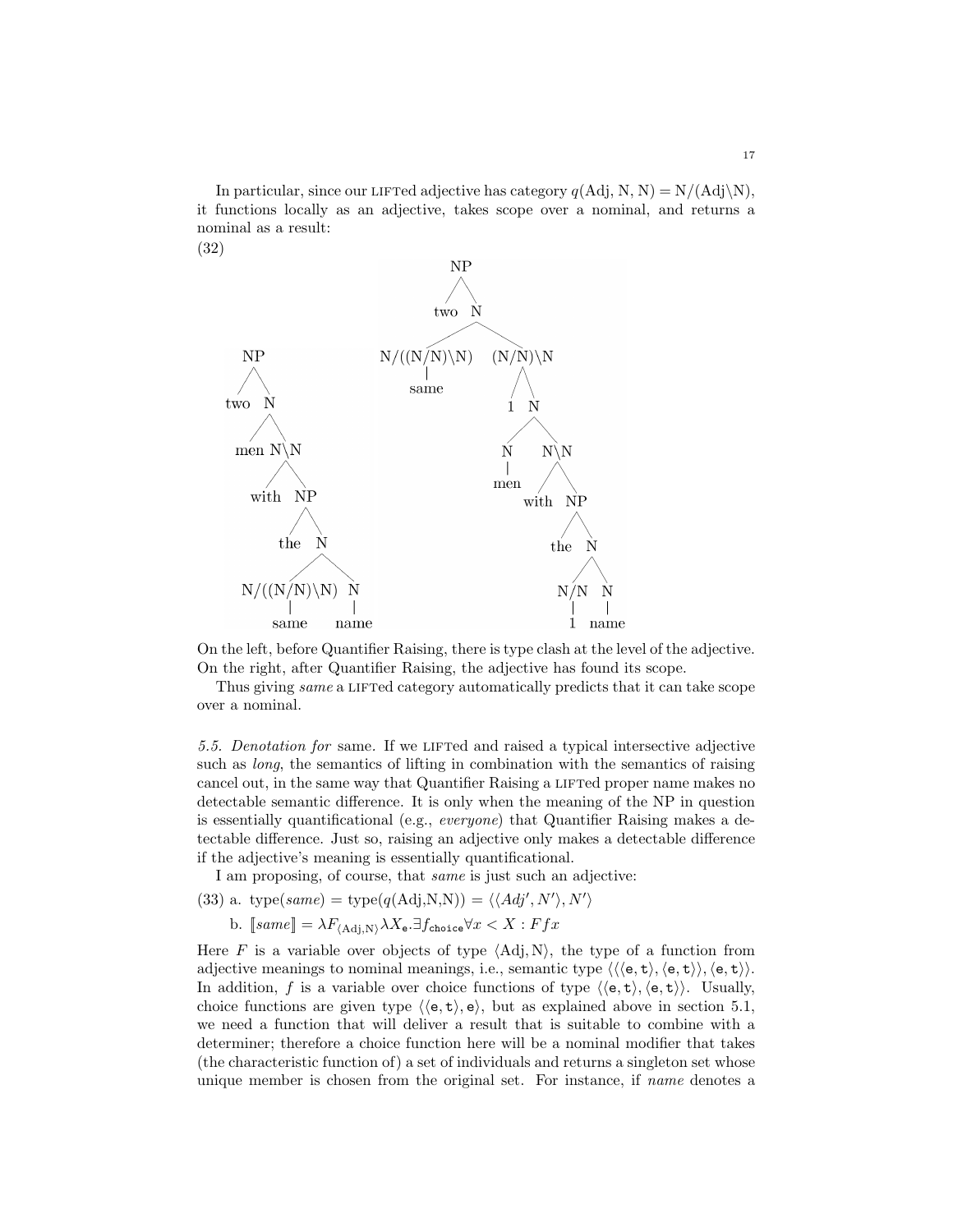property that is true of the names Anna, Bill, and Cam, then  $f(\lceil name \rceil)$  might be the property that it true only of the name  $Bill.$  Finally, I will use capital X as a variable over non-atomic entities. For example, if  $X = \|\text{Anna and Bill}\| = \mathbf{a} \oplus \mathbf{b}$  in the usual way, then  $a < X$  and  $b < X$ , where  $\lt$  is the proper-part relation over the count domain.

Inserting the denotation in (33b) into the analysis in (32), we have:

- $(34)a.$  [two men with the same name] =
	- b.  $\mathbf{two}(\lambda X.\exists f \forall x < X : [\textbf{with}(\textbf{the}(f(\textbf{name}))) (\textbf{men})](x))$
	- c. Objects X with cardinality 2 such that there is a choice function  $f$  such that each proper subpart of X has  $f$ (name).
	- d. I.e.: pairs of men where both members have the same name

Then a sentence such as Two men with the same name left can be paraphrased as follows: there is a pair of men and a name such that both members of the pair have that name, and that pair of men left.

This analysis builds the distributivity that Carlson (1987) argues characterizes the internal use of same directly into its lexical meaning. Unlike Carlson, however, there is no direct reference to events or sets of events. This is a good thing, of course, in view of NP-internal examples such as (34)!

5.6. Why same is obliged to take non-trivial scope. The analysis here says that same needs to take scope at some dominating nominal. But I have assumed that an adjective is a nominal modifier, i.e., has category N/N. That means that in an NP such as two men with the same name, there are two nodes labelled N that dominate same: men with the same name, and same name, the nominal complement of the, as illustrated in (32).

But if the N node corresponding to *same name* were a legitimate scope target for same, we would expect \*two same men left to be grammatical with an internal reading.

What, then, prevents *same* from adjoining to its mother? The answer I will offer is that nothing prevents this from the point of view of scope-taking; but because of details of the denotation of same, the meaning that results is guaranteed to be true of no object, and hence will be useless. More specifically, the property denoted by same men would be true of a non-atomic entity  $X$  just in case there is some choice function f and every proper subpart of X is  $f(\mathbf{men})$ . For the sake of discussion, choose  $X = \|\textit{Bill} \textit{ and } \textit{Cam}\| = \mathbf{b} \oplus \mathbf{c}$ . No matter what choice function we select as the value of f, we have  ${\bf b} = f(\text{men})$  and  ${\bf c} = f(\text{men})$ . But since f is a choice function, it follows that  $\mathbf{b} = \mathbf{c}$ , contrary to the entailment that X is non-atomic, i.e., has distinct atomic parts. By analogous reasoning, there is no suitable choice for X, and the property is semantically guaranteed to denote the empty property in all situations.

Interestingly, a referee points out that the ban on trivial scope for same is somewhat relaxed in German:

(35) zwei glieche Socken two same socks 'two matching socks'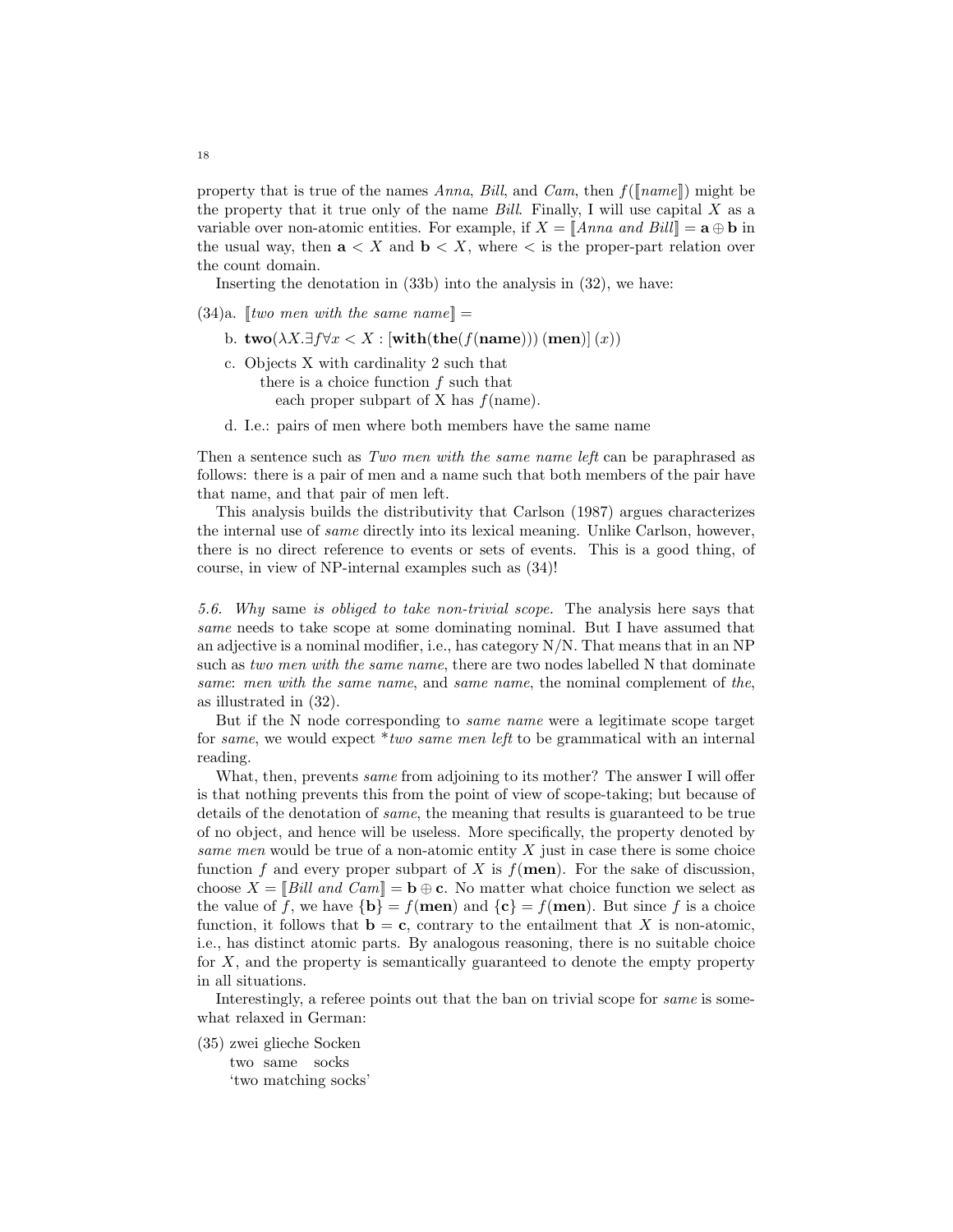However, this construction can only be used when the socks in question are typeidentical, not when they are token identical. For whatever reason, English has generalized the incoherence of counting a single object as a plurality to all cases of trivial scope.

Furthermore, even in English there are other quantificational adjectives that are perfectly happy taking trivial scope.

- (36) a. two men with different names
	- b. two different men

For instance, in addition to the quantificational internal reading of (36a), in which different takes scope over the nominal men with  $\Delta$  names, in (36b), different takes trivial scope over only men. (I suspect that this is what Carlson (1987) calls the 'various' reading of different.)

It might seem that two different men means the same thing as two men, and we've swung from a contradictory description with *same* to a semantically redundant modification with different; but as noted in Barker (1998), there are situations in which trivial-scope *different* has a non-trivial semantic effect:

(37) a. 4000 ships passed through the lock last year. [Krifka] b. 4000 different ships passed through the lock last year.

As Krifka (1990a) observes, (37a) can be true if 2000 distinct ships passed through the lock twice each, in which case what we have 4000 of are ship stages. In (37b), the addition of different renders the stage-based interpretation unavailable: there must be at least 4000 distinct ships. The ships must be different at the level of the individual, and two stages of the same ship do not count as different.

For an example of a quantificational adjective even closer to *same*, consider similar, which clearly has a quantificational interpretation as in Two men with similar names left (by an argument closely analogous to the discussion of same above). But similar also has a use with trivial scope, as in Two similar men left. The relevant difference between same and similar is that two distinct atomic entities can fall within the (vague) tolerance of counting as sufficiently similar, without counting as the same.

5.7. A definiteness puzzle. Why does same require the definite determiner? That is, why does English insist on the same name rather than  $\alpha$  same name? Even more peculiar, definite descriptions involving same do not trigger existence presuppositions the way that typical definite descriptions do.

- (38) a. John and Bill read the long book.
	- b. John and Bill didn't read the long book.
	- c. Did John and Bill read the long book?
	- d. John and Bill might have read the long book.

In (38a), a use of the definite description the long book presupposes the existence of a long book. Thus whether the sentence is negated (38b), questioned (38c), or embedded beneath an epistemic modal (38d), the implication remains that a (unique) long book exists.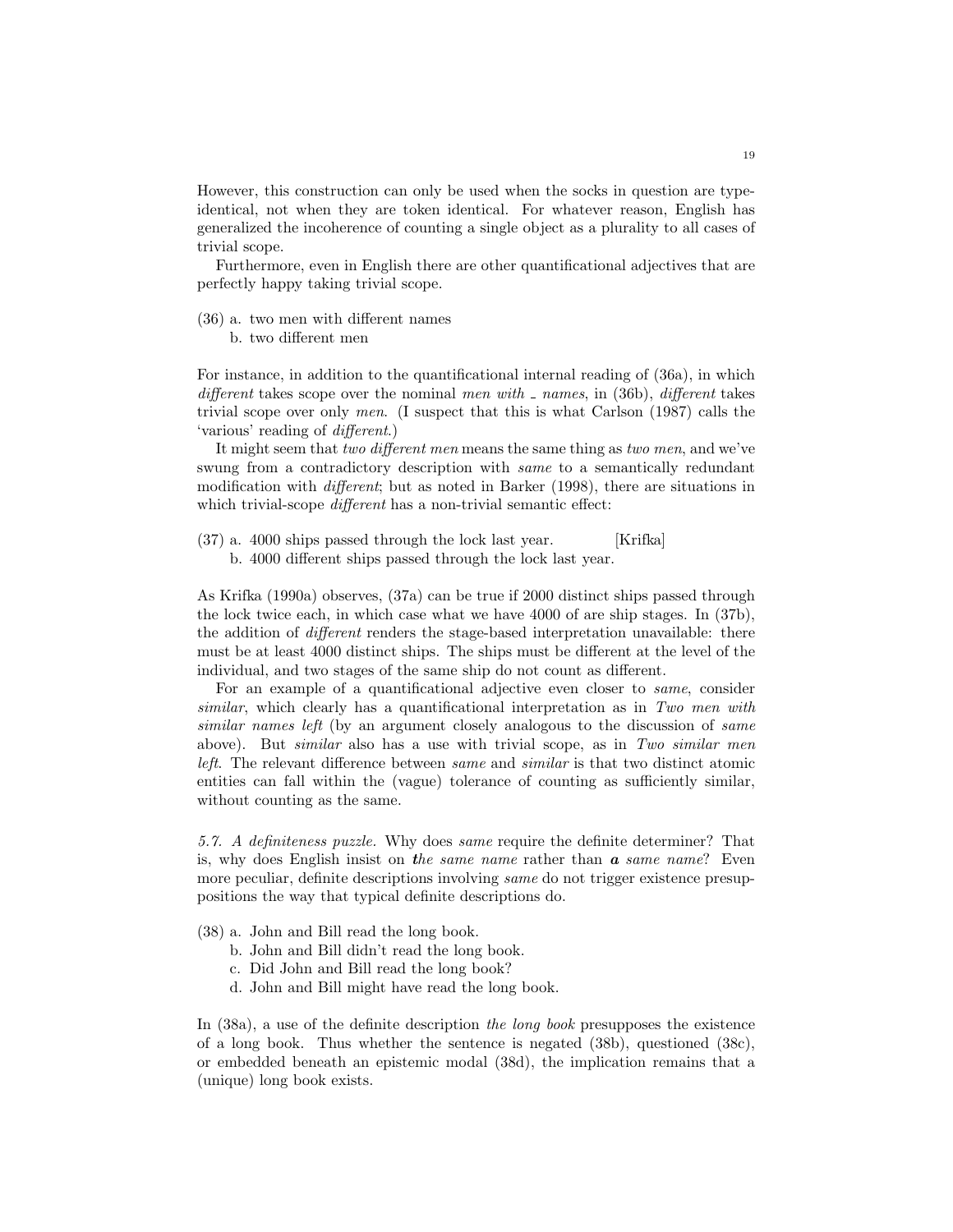- (39) a. John and Bill read the same book.
	- b. John and Bill didn't read the same book.
	- c. Did John and Bill read the same book?
	- d. John and Bill might have read the same book.

But if the non-quantificational adjective long is replaced with same, the presupposition disappears: whether or not there is a (unique) book that John and Bill each read is precisely what is at issue in (39a), so if the sentence is negated, questioned, or embedded under an epistemic modal, there is no guarantee that such a book exists.

The quantificational analysis can provide some insight, at least at a functional level. Consider once again the proposed denotation for two men with the same name:

(40)  $\mathbf{two}(\lambda X.\exists f\forall x < X : [\textbf{with}(\textbf{the}(f(\textbf{name}))) (\textbf{men})](x))$ 

Since f is a choice function,  $f(\mathbf{name})$  is semantically guaranteed to denote a property that is true of a unique name. It makes a certain amount of sense that when a nominal is semantically guaranteed to denote a singleton set that the determiner would be the rather than  $\alpha$ ; but even if so, it remains a mystery why the presupposed part of the existence implication normally associated with a use of the definite determiner is suspended in the case of same.

#### 6. Parasitic Scope

This section shows how the analysis for the NP-internal use easily accounts for more standard examples such as Everyone read the same book. The key insight is that, when raising an NP, the extra node inserted by Heim and Kratzer-style Quantifier Raising has the same semantic type as a nominal, namely,  $\langle e, t \rangle$ . I will exploit this fact by allowing same to take the extra node as its scope target.

In order to make this idea work, we need to identify the category N with the category NP\S. But we chose N arbitrarily as a basic syntactic category, so nothing prevents us from choosing  $N = NP\$ S.6

Once we agree that N is an abbreviation for NP\S, parasitic scope falls out:<sup>7</sup>

(41) The same waiter served everyone. [Stump; Heim]

20

<sup>6</sup>Ultimately, it will be necessary to distinguish syntactically between nominals (category N),verb phrases (NP\S), and the node inserted during Quantifier Raising (currently, also NP\S). The analysis in section 7 will make these distinctions; nevertheless, it is not misleading to collapse those distinctions here for the sake of exposition, since the final analysis in section 7 will still arrive a single lexical entry for same that simultaneously covers NP-internal examples as well as the examples discussed in this section.

<sup>&</sup>lt;sup>7</sup>The key example developed in this section will be a type of sentence attributed to Heim in Dowty (1985). Similar examples appear in Stump (1982) without discussion. One point of interest with respect to this sentence is that the trigger (everyone) is asymmetrically c-commanded by the NP containing same. This is one type of example that makes it more difficult to attempt to reduce the behavior of same or different to reflexives or anaphors such as each other (see Beck (2000) for an instance of this type of analysis for different).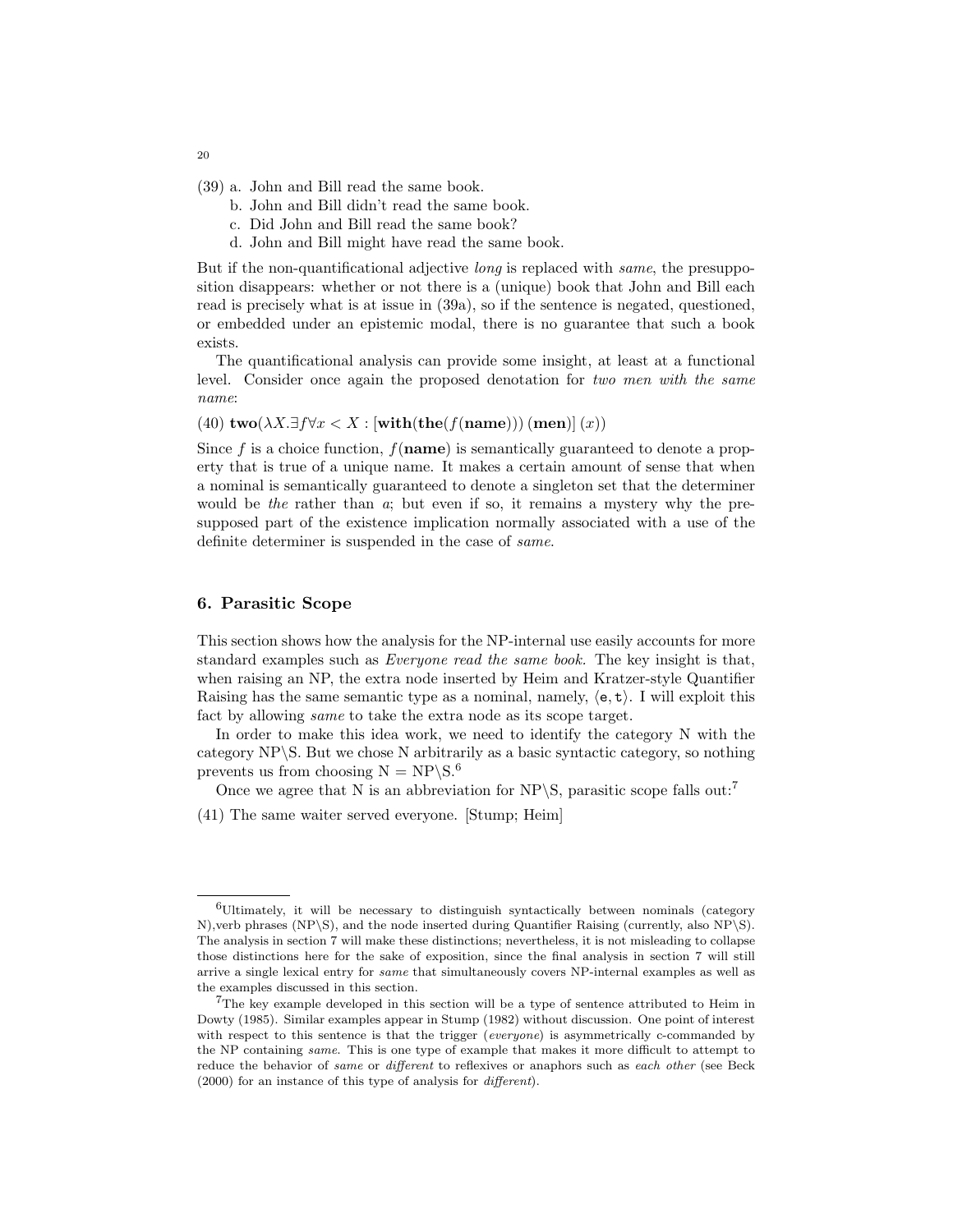

In the tree on the left, everyone has already taken scope, creating an intermediate node labelled N. This newly-created node then serves as the scope target for same, which then raises to yield the tree on the right.

The reason I call this parasitic scope is that the scope target for same does not even exist until everyone has taken scope. The adjective then hijacks the scope of everyone, intervening between the quantifier and what would otherwise be its semantic argument.

Sauerland (1998, section 3) also (independently, as it happens) proposes something closely similar to parasitic scope, which he calls 'binary predicate formation via movement'. On his analysis of certain distributivity patterns, NPs can take scope between a raised quantifier and its nuclear scope. This creates rather than resolves type-clashes, of course, which are eventually resolved by a polymorphic distributivity type-shifter.

Because the semantic argument of the generalized quantifier is  $\langle e, t \rangle$ , the same type as a nominal, we can use the same denotation for same proposed above in (33b). More specifically, we have:

(42) a. The same waiter served everyone.

- b. everyone( $\lambda X.\exists f \forall x \leq X : \text{served}(x)(\text{the}(f(\text{water})))$ )
- c. Everyone collectively has the property of being a group such that there is a unique waiter who served each member of the group.

This analysis assumes that everyone denotes a generalized quantifier that can take a property of non-atomic entities as its argument. This somewhat problematic assumption is discussed in some detail in section 6.2; but first, I'll show how the same analysis accounts for plural NP triggers without any further stipulation.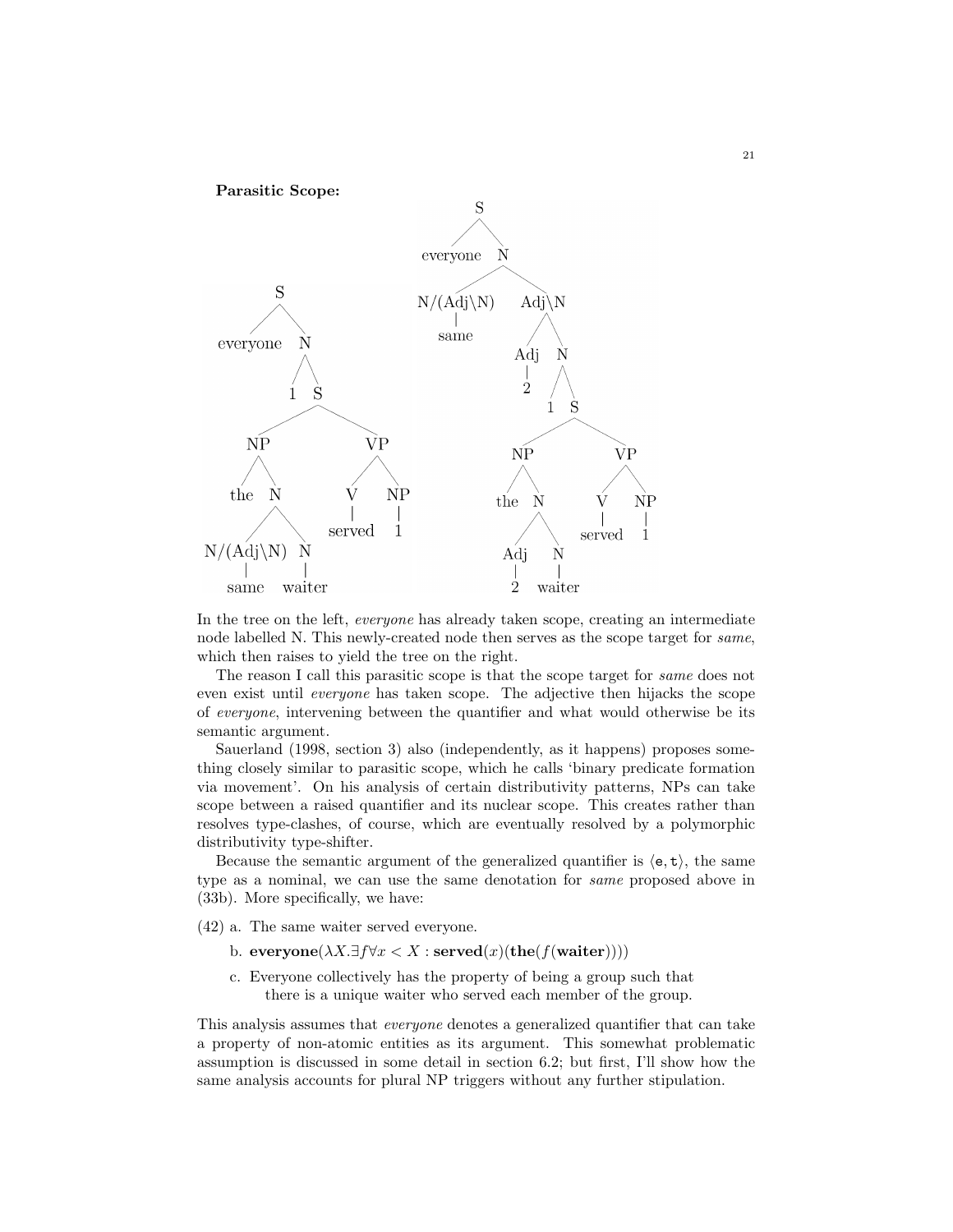6.1. Plural triggers. Plural NPs are the prototypical triggers for licensing an internal reading for same or different:

(43) a. The men read the same book.

b. John and Bill read the same book.

Here is how the assumptions defended so far account for examples like (43): obviously, plural NPs like John and Bill and the men are NPs. Therefore they can undergo LIFT just like a proper name such as  $John$ . In some theories, such as Partee and Rooth (1983), they not only can but must undergo LIFT in order to coordinate with generalized quantifiers, as in every woman and the men. Unlike Partee and Rooth, but like, e.g., Jacobson (1999), I will assume that LIFT applies freely, without constraint.

The net result is that plural NPs are always members of the quantificational category S/(NP\S), and therefore can freely undergo Quantifier Raising. Normally, Quantifier Raising an individual-denoting expression has no effect on the final result. But here raising a plural NP does make a detectable difference, since it provides a target for same to take scope at.

Thus we automatically predict that, for instance, (43b) has an internal reading that entails that there is a unique book such that proper subparts of the non-atomic entity consisting of John and Bill each read that book, as desired.

Nothing in the reasoning just given was specific to plural NPs. We might expect, then, that the same derivation applies to singular NPs; and in fact, it does:

(44) a. John read the same book.

b.  $\text{John}(\lambda X.\exists f \forall x < X.\text{read}(\text{the}(f(\text{book})))(x))$ 

Like any NP, *John* can LIFT, undergo Quantifier Raising, and serve as a scope host to parasitic same. But the resulting interpretation is incoherent: it entails that there is a book such that each of the proper subparts of John read that book. Since < gives dominance in the count domain (not the mass domain), John has no suitable proper subparts. The explanation for why (4a) does not have an discernible internal reading, then, is that there are no subparts for the distributivity that is built into the denotation of same to quantify over.

6.2. A puzzle for forging a formal link: each. As mentioned above, although the semantics of same comport beautifully with fairly standard assumptions about the denotations of plural NPs, they require some less standard assumptions about the denotations of generalized quantifiers like everyone and each person.

The problem is that because *same* is inherently distributive, it returns a property that is true only of non-atomic entities. But quantifiers like everyone are usually assumed to quantify over atomic individuals.

Fortunately for the analysis here, the quantifiers in question for the most part are also compatible with other collective predicates.

- (45) a. #John gathered in the living room.
	- b. Everyone gathered in the living room.
	- c. No one gathered in the living room.

The truth conditions of  $(45b)$  require that there is a non-atomic entity X such that every relevant person is a part of  $X$  and  $X$  has the property of gathering in the living room. But these are exactly the truth conditions we were wishing for for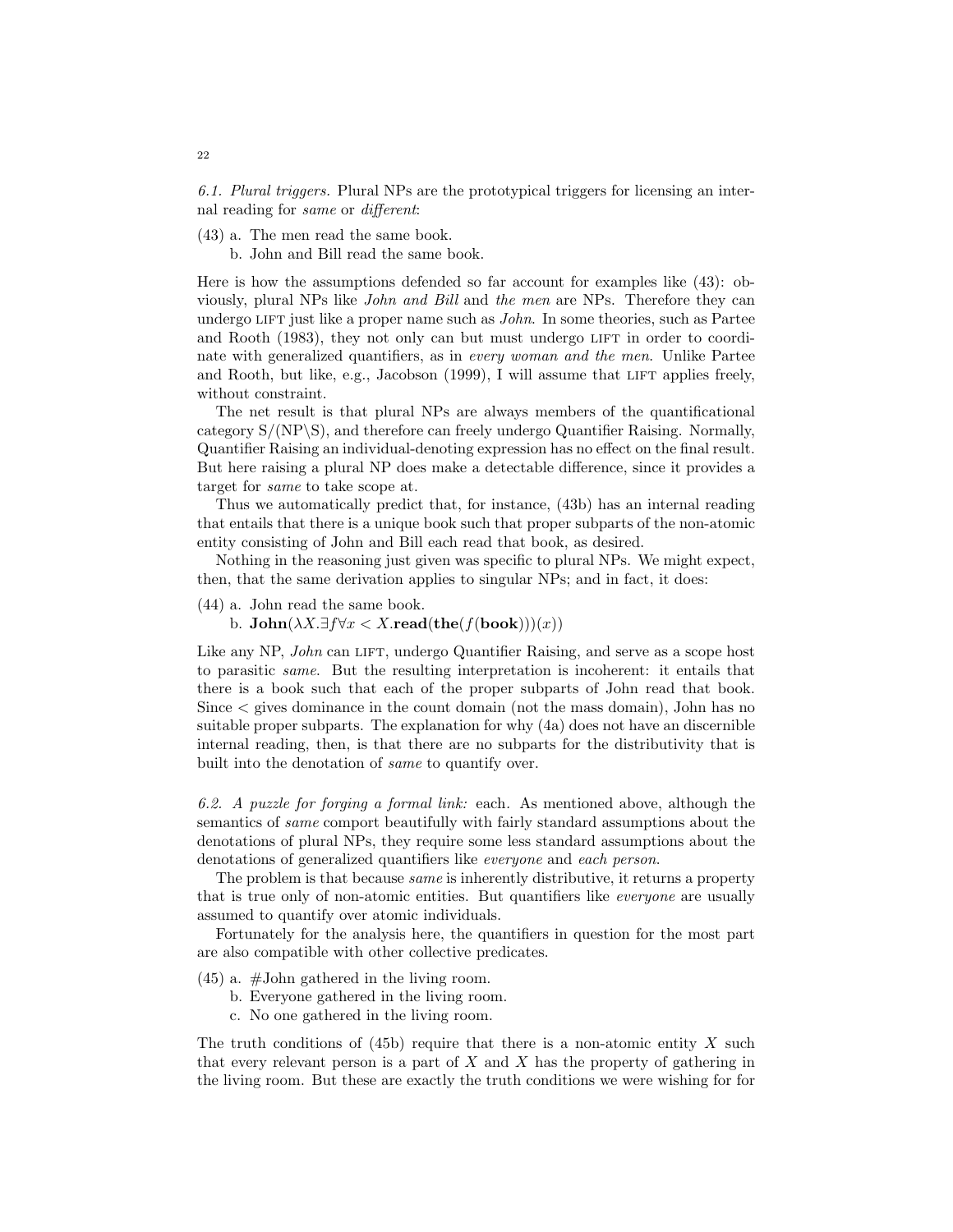same. I will assume (perhaps over-optimistically) that any analysis that will provide the right truth conditions for (45b) will automatically explain the corresponding problematic example involving same.

Unfortunately, any explanation for (45b) is unlikely to extend to examples involving each.

- (46) a. \*Each person gathered in the living room.
	- b. The men (\*each) gathered in the living room.

Unlike *everyone, each person* does not accept a predicate that is true only of nonatomic entities, whether each appears in determiner position as in (46a), or floated as in (46b). Apparently, each truly does insist on quantification over atomic entities.

- (47)a. Each student follows the same core curriculum.
	- b. In a cooperative approach to the sponge activity,
		- you can furnish each student with the same tessellating shape.
	- c. The students each read the same book.

It is all the more surprising, then, that determiner each seems to be compatible with a internal reading with *same* as in (47a) and (47b), though the internal reading seems somewhat degraded with floated each as in (47c).

I will sketch a tentative solution here for the problem posed by each. Intuitively, it is reasonably clear why (46a) is bad when (47a) is good: each in (46a) requires every member of the relevant set of individuals to have the property of gathering in the living room. Since single individuals cannot gather, (46a) is deviant. But each in (47a) requires that every relevant individual has the property of reading a certain book, and that is a property that the individuals involved do in fact have.

We can express the fact that the reading property goes all the way down to individuals by adding sensitivity to covers (in the sense of Schwarzschild (1996)) to the denotation for same. There is independent motivation for doing so:

- (48) a. The men and the women gathered in different rooms.
	- b. The men gathered in different rooms.

(Similar examples can be constructed using same, but the truth conditions are clearer with different; see section 8 below for a denotation for different.) There is a salient reading of (48a) on which the men gathered in one room, and the women gathered in some other room. Certainly it was not the individual men and women who were gathering; instead, the group consisting of all the men and all the women must be divided up somehow into subgroups. Given the conjunction, one salient division puts the men in one subgroup and the women in the other subgroup. Thus in (48), we must assume some way of dividing up the people into (non-atomic) subgroups before we can evaluate whether the sentence is true.

Following Schwarzschild, then, let  $\text{Cov}(X)$ , a cover over X, be a set of parts of X such that every subpart of X is contained in one of the members of  $Cov(X)$ . Then we can consider revising the denotation of *same* as follows:

(49) As in (33):  $\lambda F \lambda X \exists f \forall x \leq X : F f x$ New:  $\lambda F \lambda X \exists f \forall x \in \mathbf{Cov}(X) : Ffx$ 

The only difference is that instead of quantifying over all the subparts of each group  $X$ , we quantify over only certain salient subparts of  $X$ , the subparts delivered by the Cov function. According to Schwarzschild and others, the Cov function is essentially pragmatic in nature, but is nevertheless sensitive to linguistic structure.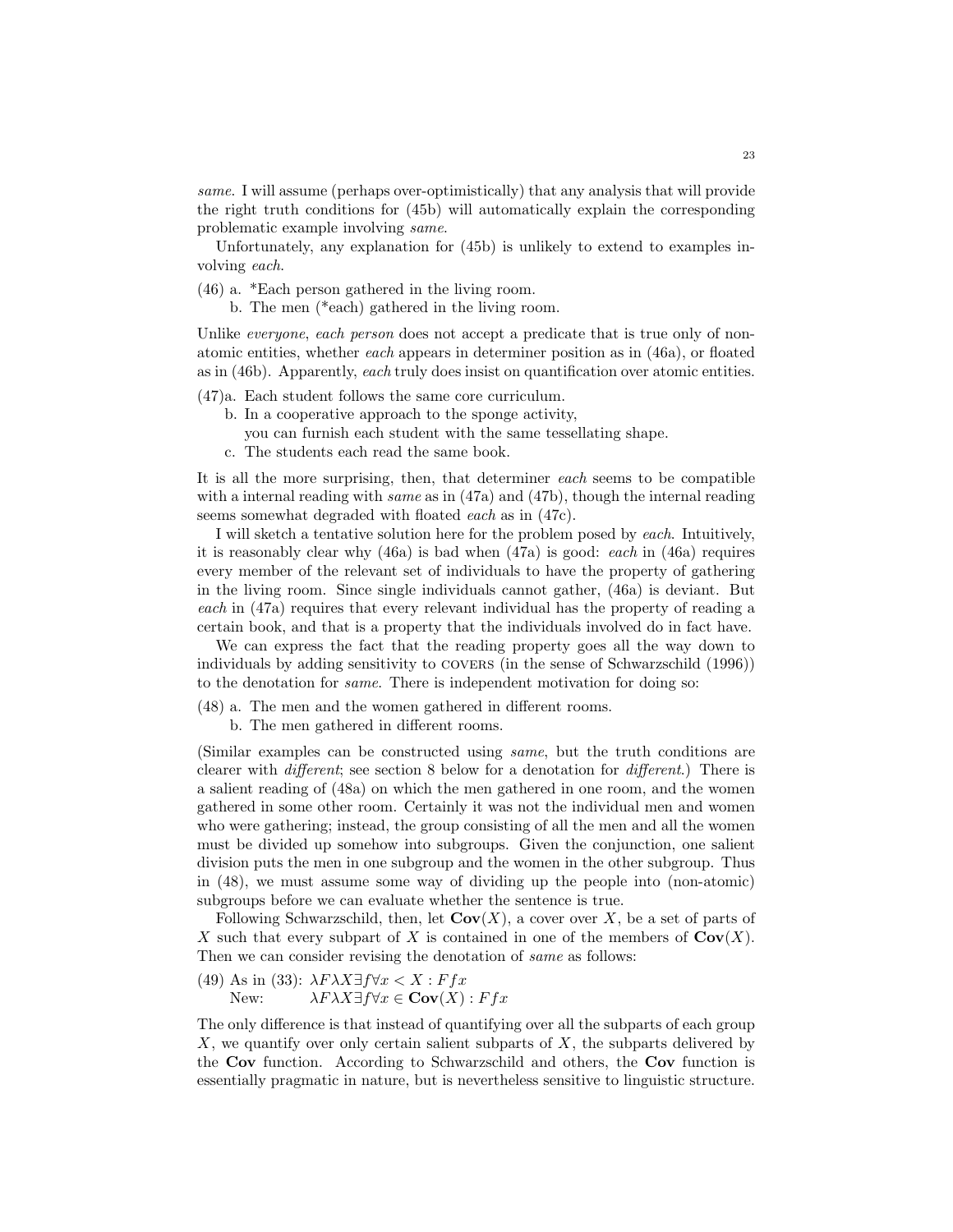For instance, the conjunction in (48a) makes the cover consisting of the men and the women highly salient.

All we need assume at this point is that each, whether floated or not, somehow forces an atomic cover.

The data in (48) make a compelling case that the distributivity built into scopetaking adjectives must be sensitive to covers, so the refinement in (49) is justified regardless of the treatment of each. However, sensitivity to covers does not play an important role in the remainder of the discussion, and I will revert to the original approximation in (48a) for the sake of expository simplicity.

As for each, what is left unexplained is how precisely the presence of each forces the selection of an atomic cover.

Beck (2000) contains many relevant observations and proposals concerning the selection of covers for examples involving different. Interestingly, she ultimately argues against using covers for examples involving each.

#### 7. Continuations and the logic of parasitic scope

So far, I have relied on Heim-and-Kratzer-style Logical Forms to make clear what I have in mind for the composition of sentences involving same. This has the important advantage of being familiar to most semanticists, but it is also awkward in certain ways, most notably due to the need to graft on a category theory suitable for discussing LIFT. In this section I will provide a Type Logical Grammar in the tradition of Lambek (1958) as developed in Moortgat (1997) in which lift is a theorem, and in which scope-taking is handled directly by the logical machinery.

This grammar will explicitly recognize continuations as an essential part of scopetaking. Thus we need two modes of grammatical combination, namely  $\langle , \rangle$ , the normal default mode familiar from all combinatory grammars; and  $\beta$ ,  $\mathcal{N}$ , the continuation mode. The grammar below, then, gives logical content to these symbols in a way that justifies their use in the previous sections of this paper.

The default mode is characterized by the following logical rules, as in Moortgat  $(1997:129).$ <sup>8</sup>

$$
\frac{\Gamma \vdash A \qquad \Sigma[B] \vdash C}{\Sigma[(\Gamma \bullet A \setminus B)] \vdash C} \setminus L \qquad \qquad \frac{A \bullet \Gamma \vdash C}{\Gamma \vdash A \setminus C} \setminus R
$$
\n
$$
\frac{\Gamma \vdash A \qquad \Sigma[B] \vdash C}{\Sigma[(B/A \bullet \Gamma)] \vdash C} / L \qquad \qquad \frac{\Gamma \bullet B \vdash C}{\Gamma \vdash C/B} / R
$$

Given the axiom schema  $A \vdash A$ , we can derive a simple sentence as follows:

$$
\frac{\text{NP} \vdash \text{NP} \qquad \text{S} \vdash \text{S}}{\text{NP} \bullet \text{NP} \backslash \text{S} \vdash \text{S}} \backslash L
$$
  
John \bullet left \vdash \text{S} \text{LEX}

Assuming John has category NP, and left has category NP $\setminus$ s, this derivation proves that John concatenated with left forms an expression of type S.

24

<sup>&</sup>lt;sup>8</sup>For readability in the derivations, I indicate structural connectives by writing  $A \bullet B$  instead of  $(A, B)$ <sup>•</sup> and  $A \circ B$  instead of  $(A, B)$ <sup>o</sup>.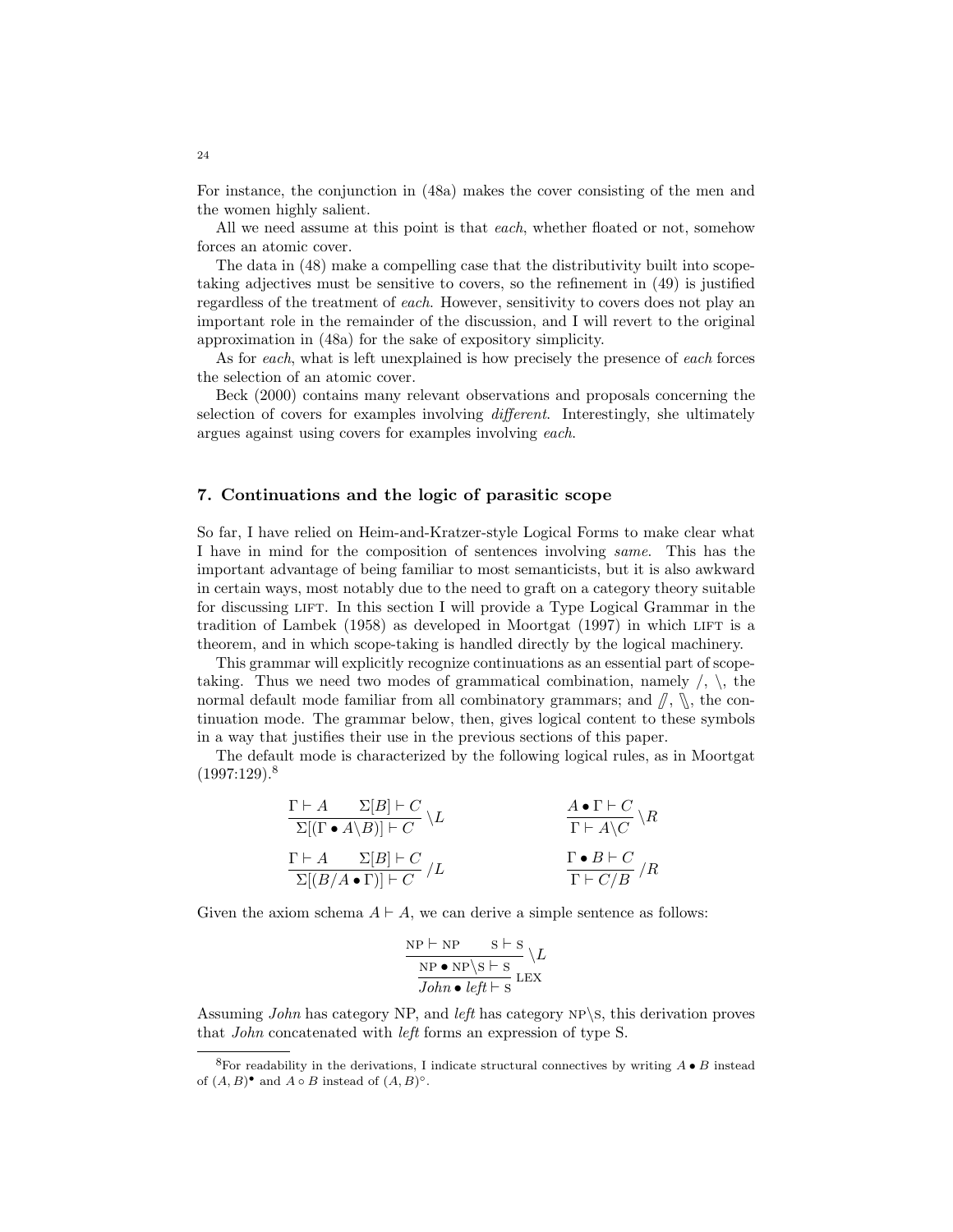The logical rules for the continuation mode are identical to those for the default mode up to substituting  $\llbracket$ ,  $\circ$  and  $\llbracket$  for  $/$ ,  $\bullet$  and  $\llbracket$ :

$$
\frac{\Gamma \vdash A \qquad \Sigma[B] \vdash C}{\Sigma[(\Gamma \circ A \setminus B)] \vdash C} \setminus L \qquad \qquad \frac{A \circ \Gamma \vdash C}{\Gamma \vdash A \setminus C} \setminus R
$$
\n
$$
\frac{\Gamma \vdash A \qquad \Sigma[B] \vdash C}{\Sigma[(B/\!\!/ A \circ \Gamma)] \vdash C} \mathcal{J}L \qquad \qquad \frac{\Gamma \circ B \vdash C}{\Gamma \vdash C/\!\!/ B} \mathcal{J}R
$$

The interaction between the default mode and the continuation mode is characterized by the following structural postulate, the only structural postulate in the system:

$$
\frac{\Gamma[p]}{p \circ \lambda x \Gamma[x]} \lambda
$$

This is a somewhat unusual structural postulate. Here  $\Gamma[p]$  is a structure containing a distinguished occurrence of the substructure  $p$  somewhere within it. As usual, for any  $X, \Gamma[X]$  is the structure that results from replacing the distinguished occurrence of p in Γ with X. Then  $\lambda x\Gamma[x]$  is the structure just like Γ but with a variable in the place formerly occupied by the distinguished occurrence of  $p^9$ .

For non-parasitic scope-taking, the postulate could be written using  $\Gamma$ , the structure  $\Gamma$  with a hole in place of  $A$ ; but this will not suffice for parasitic scope. The point of the " $\lambda x...x...$ " decorations, then, is to keep track of which hole is which in structures that contain more than one hole. Therefore, for every application of the postulate in the top to bottom direction, the variable must be chosen 'fresh', i.e., distinct from all other variables in Γ.

Using the structural rule, we can continue the derivation above to derive a simple quantificational sentence with in-situ scope-taking:

$$
\begin{array}{l}\n\vdots \\
\hline\n\text{NP} \cdot \text{NP} \setminus \text{S} \vdash \text{s} \\
\hline\n\text{NP} \circ \lambda x (x \cdot \text{NP} \setminus \text{s}) \vdash \text{s} \\
\hline\n\lambda x (x \cdot \text{NP} \setminus \text{s}) \vdash \text{NP} \setminus \text{s} \\
\hline\n\text{S}/(\text{NP} \setminus \text{S}) \circ \lambda x (x \cdot \text{NP} \setminus \text{s}) \vdash \text{s} \\
\hline\n\text{S}/(\text{NP} \setminus \text{S}) \circ \text{NP} \setminus \text{s} \vdash \text{s} \\
\hline\n\text{everyone} \bullet \text{left} \vdash \text{s} \\
\hline\n\end{array}\n\quad \mathcal{I}L
$$

Parasitic scope-taking will require recognizing the nuclear scope of some host quantifier as a constituent. This is achieved here by interleaving the  $\setminus R$  and  $/L$  inferences from a pair of scope-taking elements. A derivation of Everyone read the same book illustrates how this works:

<sup>&</sup>lt;sup>9</sup>In the form of an inference rule, this structural postulate is written  $\frac{\Sigma[\Gamma[p]] \vdash A}{\Sigma[p \circ \lambda x \Gamma[x]] \vdash A}$ . See Moortgat (1997) or Restall (2000) for discussions of structural postulates.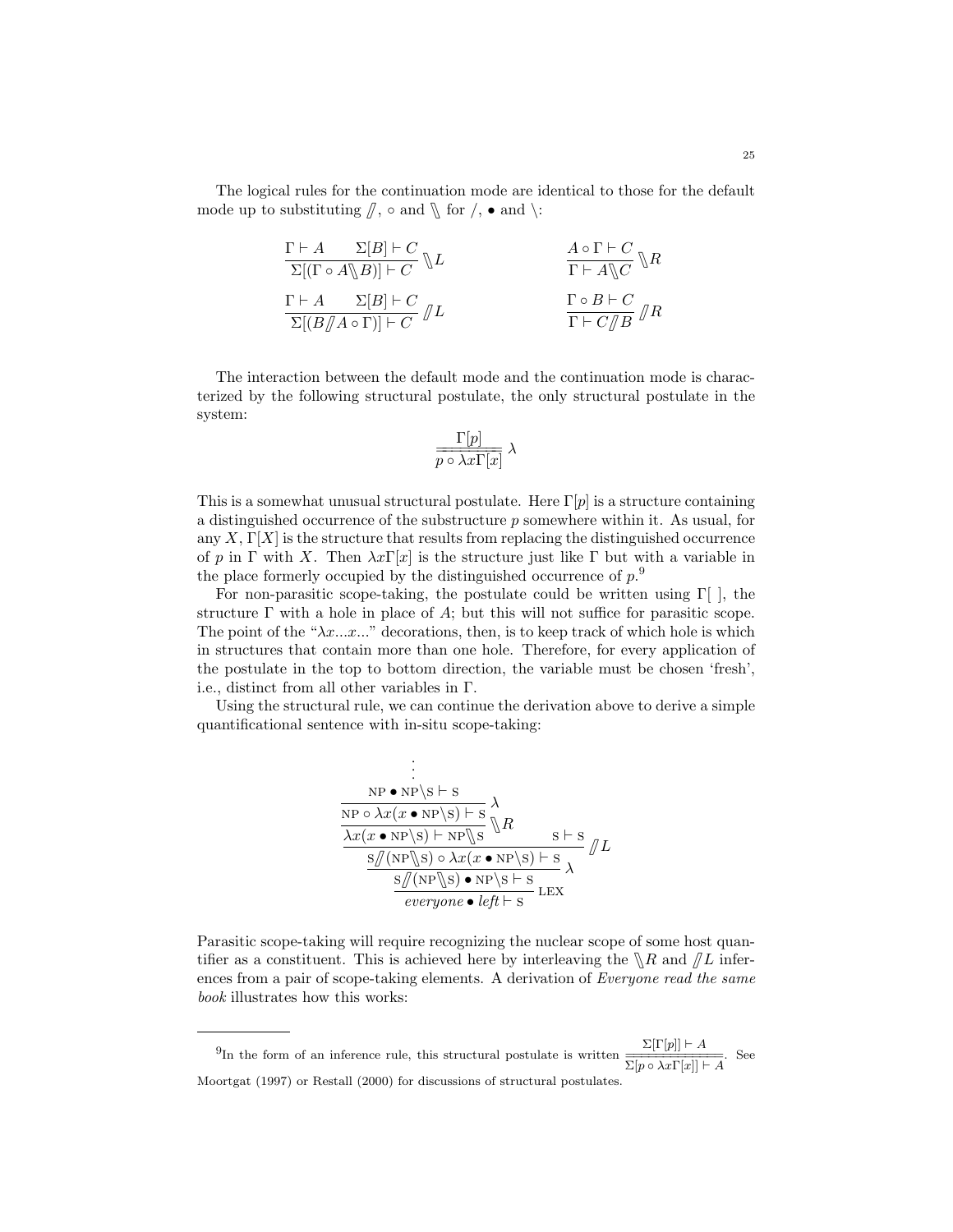

First, we form a continuation of category  $NP \$ s suitable to serve as the nuclear scope of a quantifier in subject position (third line). Next, we construct the parasitic nuclear scope with category  $(N/N)\N(NP\$ S) (fifth line). The remainder of the derivation makes these nested continuations available to the quantifiers that need them (first same and then everyone, the reverse of the order in which they take scope).

The Curry-Howard labelling is completely standard. Each formula in the proof is labelled with a variable of the corresponding type. Left rules  $(\n\setminus L, \mathcal{L}, L, \mathcal{L})$ correspond to function application, and right rules  $(\langle R, \mathbb{R}, R, R, R \rangle)$  lambda-bind a variable. Since the structural rule merely states that certain structures are equivalent, it has no effect on the semantics. If formulas in the final sequent are labelled with symbols that refer to their lexical meanings, we have:

### $\mathbf{everyone}(\mathbf{same}(\lambda f \lambda y \cdot \mathbf{read}(\mathbf{the}(f(\mathbf{book}))) y))$

This is exactly the semantic composition provided by the discussion of parasitic scope above in section 6. See Moortgat (1997, section 3) for details concerning Curry-Howard labeling for multi-modal Lambek grammars.

7.1. Non-NP triggers. One striking advantage to the generality of the system given here is that it easily accounts for non-NP triggers. Carlson (1987) emphasizes that same and *different* can also distribute over other types of expressions besides NPs:

|  |  | (50) a. John read and reviewed the same book.                  | V and V              |
|--|--|----------------------------------------------------------------|----------------------|
|  |  | b. John read the same book quickly and thoroughly. Adv and Adv |                      |
|  |  | c. John read the same book every day.                          | Quantificational Adv |
|  |  | d. John usually read the same book.                            | Quantificational Adv |
|  |  |                                                                |                      |

As far as I know, this is the first explicit analysis of any scope-taking adjective occurring with non-NP triggers.

In order to handle non-NP triggers, it is necessary to generalize the lexical entry for parasitic same ever so slightly.

- (51) Old:  $(NP\ S)/((N/N)\ N(NP\ S))$ 
	- New:  $(\alpha \setminus S)$   $\# ((N/N) \setminus (\alpha \setminus S))$

I have written out out  $NP\$  rather than the equivalent N for the scope target and the result, since we need to examine the internal structure in order to perceive the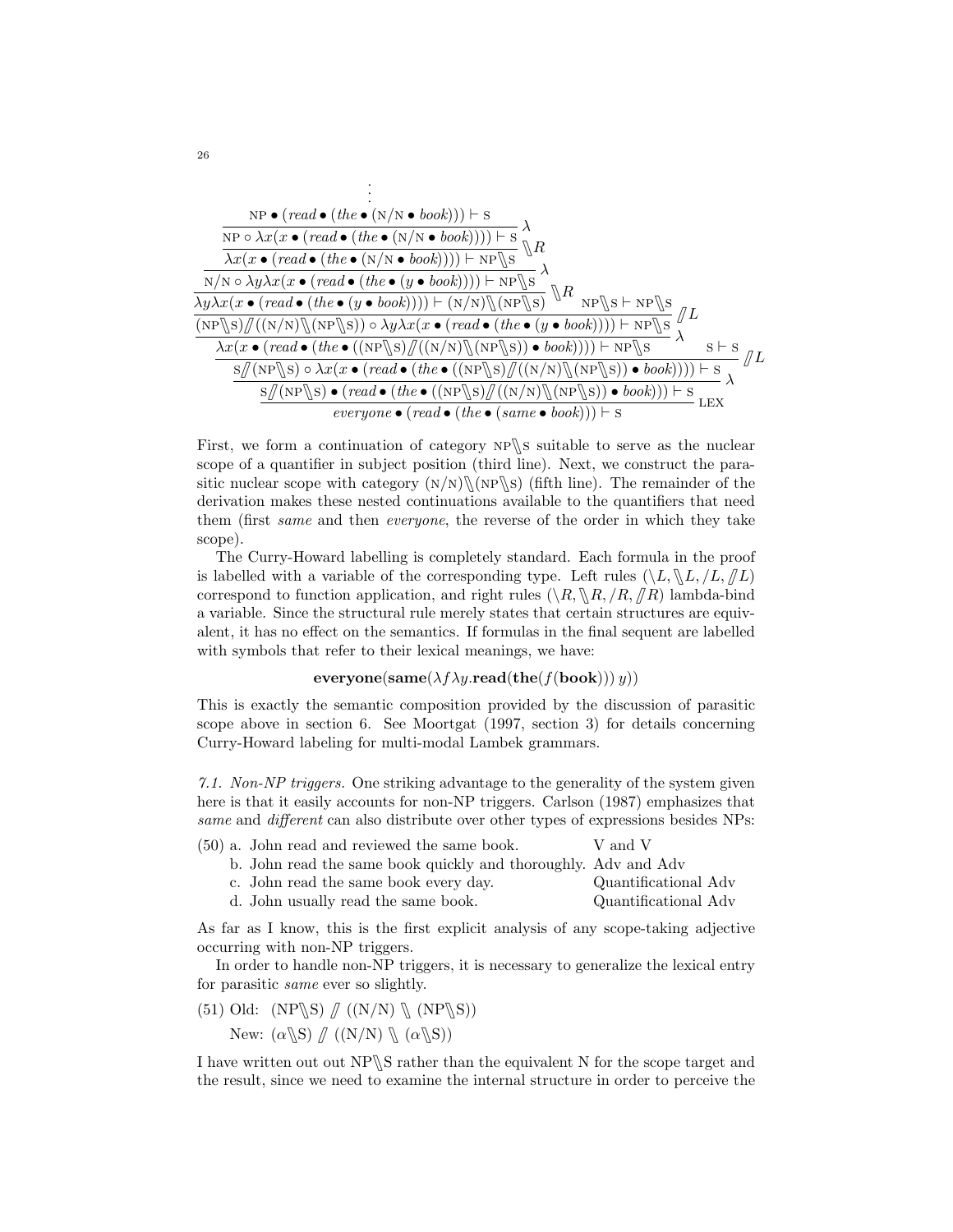full correspondence between the old category and the new one. The only difference is that instead of targeting a category that specifically mentions NP (i.e., the scope target is  $NP \ S$  in the original category), the generalized category targets the category  $\alpha$ <sub>S</sub>, where  $\alpha$  is a meta-variable over categories.<sup>10</sup>

In continuation terms,  $NP \$  is a clause that still needs an NP in order to be complete. Analogously,  $\alpha \$ S is a clause that still needs something of category  $\alpha$ in order to be complete, whatever  $\alpha$  turns out to be. If we choose  $\alpha = NP$ , we generate the standard examples in which the trigger is a plural or quantificational NP. But if we choose  $\alpha = (NP \S)/NP$ —i.e., the category of a transitive verb—then we generate an instantiation of the schema that is appropriate when the trigger is a coordinate transitive verb.

The derivation of *John hit and killed the same man* is closely parallel to the derivation of parasitic scope given just above:



The complex phrase hit and killed has category  $V = (NP\S)/NP$ . Thanks to the availability of LIFTing, this (complex) transitive verb can take scope over the S that contains it, creating a continuation of category  $\sqrt{\ }$ . We then construct the parasitic continuation  $(N/N)\N(V\$ s to serve as the argument to the generalized same. For the Curry-Howard labelling, we have

 $(same(\lambda f \lambda R.R (the (f (man)) i)))(hit and killed))$ 

The analysis here makes concrete and explicit the exact analogy between the way in which conjoined NPs give rise to an internal reading with same and the way in which conjoined transitive verbs (and other triggers) do.

In general, the scope-taking mechanism allows *same* to target any element in the clause, subject to the semantic constraint that it provides a denotation suitable for distributing over.

7.2. Generalized distributivity. Generalizing the semantics is trivial.

(52)  $[\![same]\!] = \lambda F_{\langle \text{Adj}, \text{N} \rangle} \lambda \mathcal{X} . \exists f_{\text{choice}} \forall x < \mathcal{X} : Ffx$ 

 $10$ In a more comprehensive grammar, it would be necessary to distinguish between the category of a nominal and the category NP S. The generality of this proposed lexical entry for same can be preserved, however, as long as the category for nominals is a continuation whose result is S. For instance, we could choose  $N = E \setminus S$ , where E is an abstract category with semantic type e.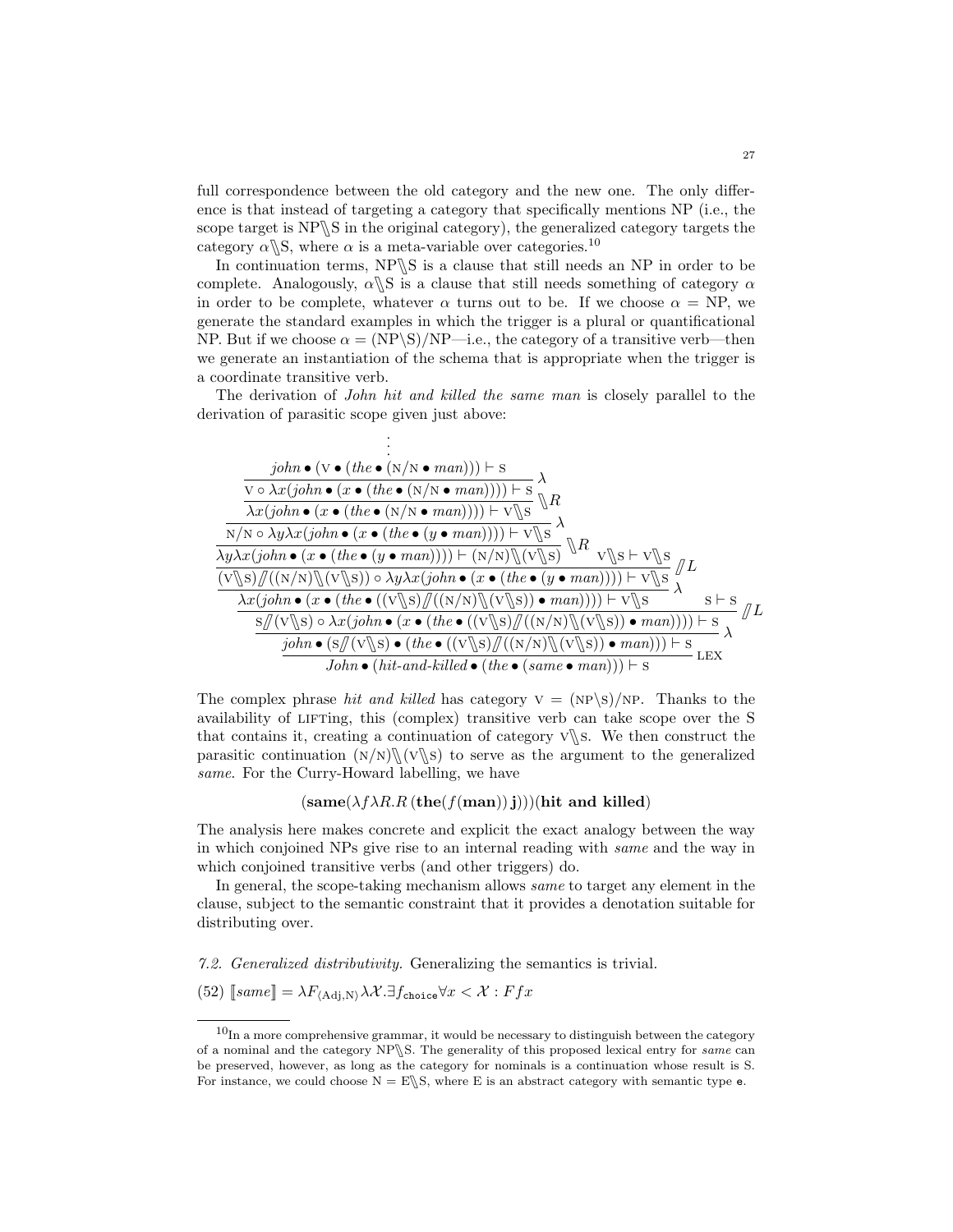The only change I have made from the original denotation proposed for NP-internal uses in  $(33)$  above is that I have refrained from typing the variable  $\mathcal X$  (in recognition of which I have set it in a curly face), which we now allow to range over any type. (In computer science jargon, the denotation for same is now type-polymorphic.)

In order for this to work, we must assume that the relevant semantic domains have a boolean structure (in the sense of Keenan and Faltz (1985)), including at least closure under a join operation—i.e., that there is a transitive verb denotation  $\lceil \text{real} \rceil \oplus \lceil \text{reviewed} \rceil$  which is the join of the transitive verb meanings  $\lceil \text{real} \rceil$ and [ $revieved$ ]. See Krifka (1990b) especially for discussion of the pluralization of adjectives (e.g., the flag is green and white).

In addition, the part relation < must be well-defined over each of the domains that are capable of triggering an internal reading for same. In the example at hand, we must assume that  $\lt$  is the dominates relation induced by the boolean join structure over the set of transitive verb meanings, so that if hit and killed denotes the complex relation  $\llbracket hit \rrbracket \oplus \llbracket killed \rrbracket$ , then  $\llbracket hit \rrbracket < (\llbracket hit \rrbracket \oplus \llbracket killed \rrbracket)$  and  $\llbracket$ *killed* $\rrbracket$  < ( $\llbracket hit \rrbracket \oplus \llbracket$ *killed* $\rrbracket$ ). This predicts the following truth conditions:

(53) a. John hit and killed the same man.

- b.  $(same(\lambda f \lambda R.R(the(fman))(j)))(hit \oplus killed)$
- c. There is a non-atomic relation of (hitting  $oplus$  killing) such that there is a choice function  $f$  such that for all proper parts  $\alpha$  of (hitting  $\oplus$  killing), John did  $\alpha$  to  $f(\text{man})$ .

As noted by Carlson (1987), the distributive quantification built into the meaning of same only quantifies over verbal meanings that correspond to distinct events. That is, although it is possible to describe a single striking event as both a hitting and a killing (David hit and killed Goliath), the internal reading of same forces the subparts of the complex relation to correspond to separate events. Thus on the internal reading of (53), the hitting and the killing must be two distinct events. But this is what we would expect if the quantification built into the meaning of same behaves like normal quantification, which always quantifies over distinct elements in any domain.

7.3. Short digression on buying versus selling. The way that the distributivity built into same insists on distinct events bears on a long-standing issue relating to the nature of events. On a neo-Davidsonian conception of thematic relations (e.g., Parsons 1990), each event must have a unique agent, a unique theme, and so on. Since every buying event is necessarily also a selling event, and since the agent of a buying event is the recipient of a selling event, it follows that buying and selling must count as distinct events, despite necessarily occupying the same physical space during the same moments of time.

(54) John bought and Mary sold the same book.

This sentence has an internal interpretation on which John was in the habit of buying a certain type of book and Mary was in the habit of selling the same type of book. That reading is facilitated (and may even require) that John bought the relevant books from someone other than Mary, and Mary sold her books to someone other than John.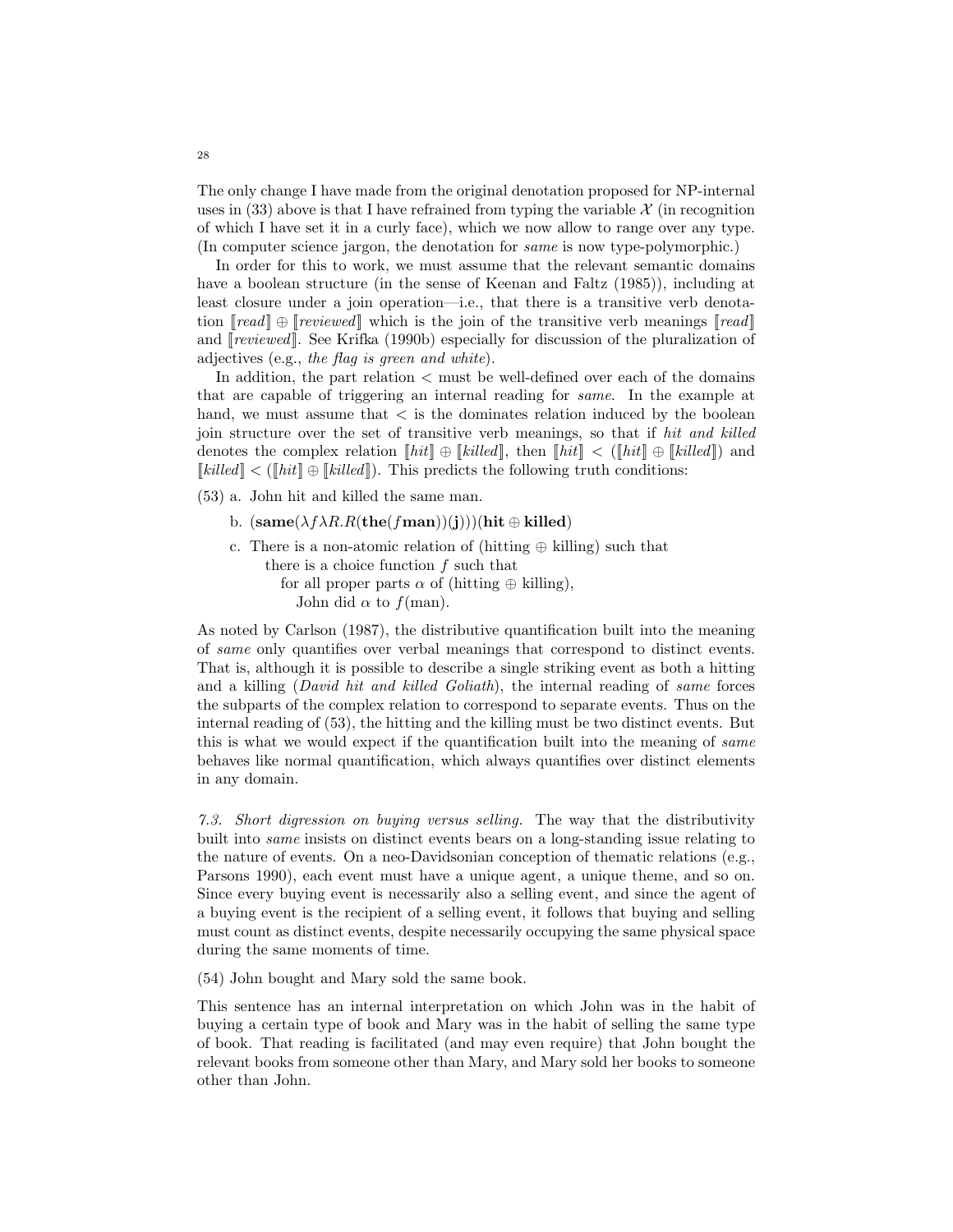But if buying and selling truly are distinct events, we should expect a different internal reading on which (54) describes a single transaction. Imagine, then, that John bought a book from Mary, and that was the only book John ever bought in his life, as well as the only book that Mary ever sold. Native speakers uniformly report that (54) cannot be used to describe that transaction. The obvious conclusion is that buying and selling do not in fact count as distinct events, at least, not according to the standards of same.

7.4. An equivalent logic with standard postulates. The postulate given above expresses the logic of scope-taking, including parasitic scope-taking, remarkably succinctly. However, as mentioned above, it is a somewhat unusual postulate. In this section I give a somewhat more cumbersome but equivalent logic. Although a thorough investigation of the properties of these logics is deferred to Barker and Shan (in prep), I will mention that the logic given in this subsection is sound and complete with respect to the same class of models constructed in Restall (2000). Futhermore, his proof of soundness and completeness in section 11.3 carries over directly.

There are a number of Type Logical analyses that address scope-taking. It is worth noting that the rule of use for Moortgat's (e.g., 1997) q type constructor ('q' for quantification) is a theorem in this logic, where  $q(A, B, C)$  is implemented as  $C/(A\Bbb B)$ . But q will not suffice for describing parasitic scope. The reason is that, as illustrated in the two derivations immediately above, in order to recognize the nuclear scope of a host quantifier as a constituent (the essence of parasitic scope), we must be free to reason about continuations of the form  $A\Bbb\setminus B$  independently of the quantifiers that take them as arguments. There simply is no way to separate out just the first and the second elements of a  $q$  formula.

Bernardi and Moortgat (2007) give a logic with explicit use of continuations that provides a suitably residuated pair of connectives for quantification; but on their system the nuclear scope of a quantifier is nevertheless not a logical constituent. As a result, it is not clear how to provide a description of the truth conditions of quantificational adjectives in their system.

Finally, Barker and Shan (2006) provide a continuation-based logic that could be extended (with a proliferation of modes and postulates) to approximate the system here for any given fixed maximum number of holes per structure. All of the examples discussed in this paper can be handled by setting a maximum of two holes; whether there are natural language expressions that require three holes (i.e., are doubly-parasitic) is an empirical question.

Given the same two modes above, with the same logical rules, we replace the single structural postulate above with the following three postulates:

$$
\frac{p}{p \circ 1} \mathbf{1} \qquad \frac{p \bullet (q \circ r)}{q \circ ((\mathbf{B} \bullet p) \bullet r)} \mathbf{B} \qquad \frac{(p \circ q) \bullet r}{p \circ ((\mathbf{C} \bullet q) \bullet r)} \mathbf{C}
$$

The symbols I, B, and C are zero-arity structural connectives. I is a right identity, of course. B and C are named after two of Curry's combinators for reasons explained in Barker and Shan (in prep).

I will illustrate how these postulates give parasitic scope by showing how it handles The same waiter served everyone.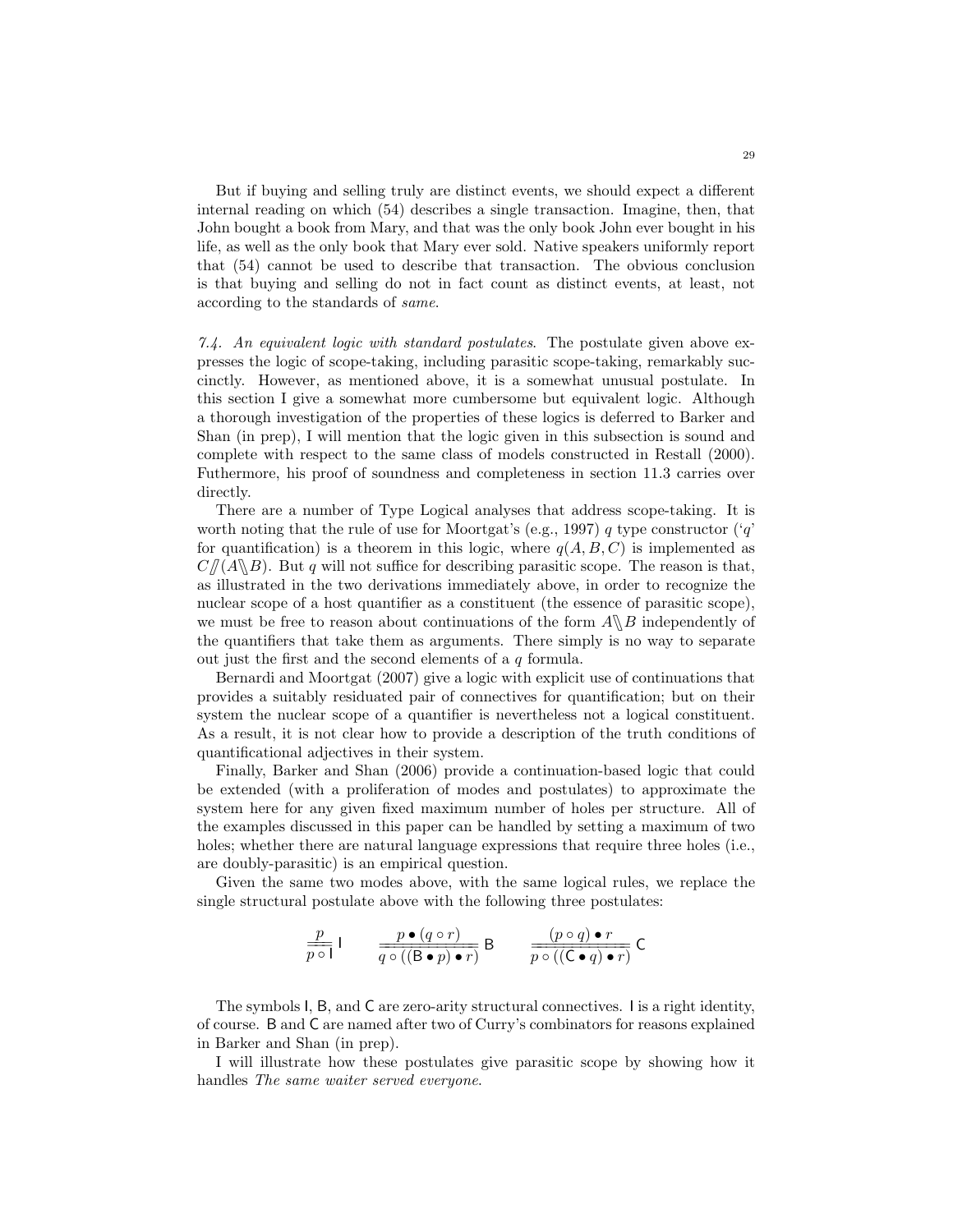

The Curry-Howard labelling is exactly the compositional structure expected from section 6 above:

 ${\bf everyone}({\bf same}(\lambda f\lambda x.{\bf served}({\bf the}(f({\bf waiter}))) (x)))$ 

The strategy of this derivation is the same as with the derivations above using the single-postulate logic, though considerably more inferences are required when moving stepwise rather than in one long jump. Although I will not emphasize the point here, the multiple-postulate implementation (but not the single-postulate one) is directly compositional in the sense of Jacobson (1999): in particular, every syntactic constituent has a well-formed semantic interpretation. The status of Type Logical grammars such as the one here with respect to direct compositionality is discussed in detail in Barker (2007).

# 8. Conclusions

In unpublished work, Heim (1985) sketches an approach to same and different with intriguing similarities and differences to the proposal here. She suggests that John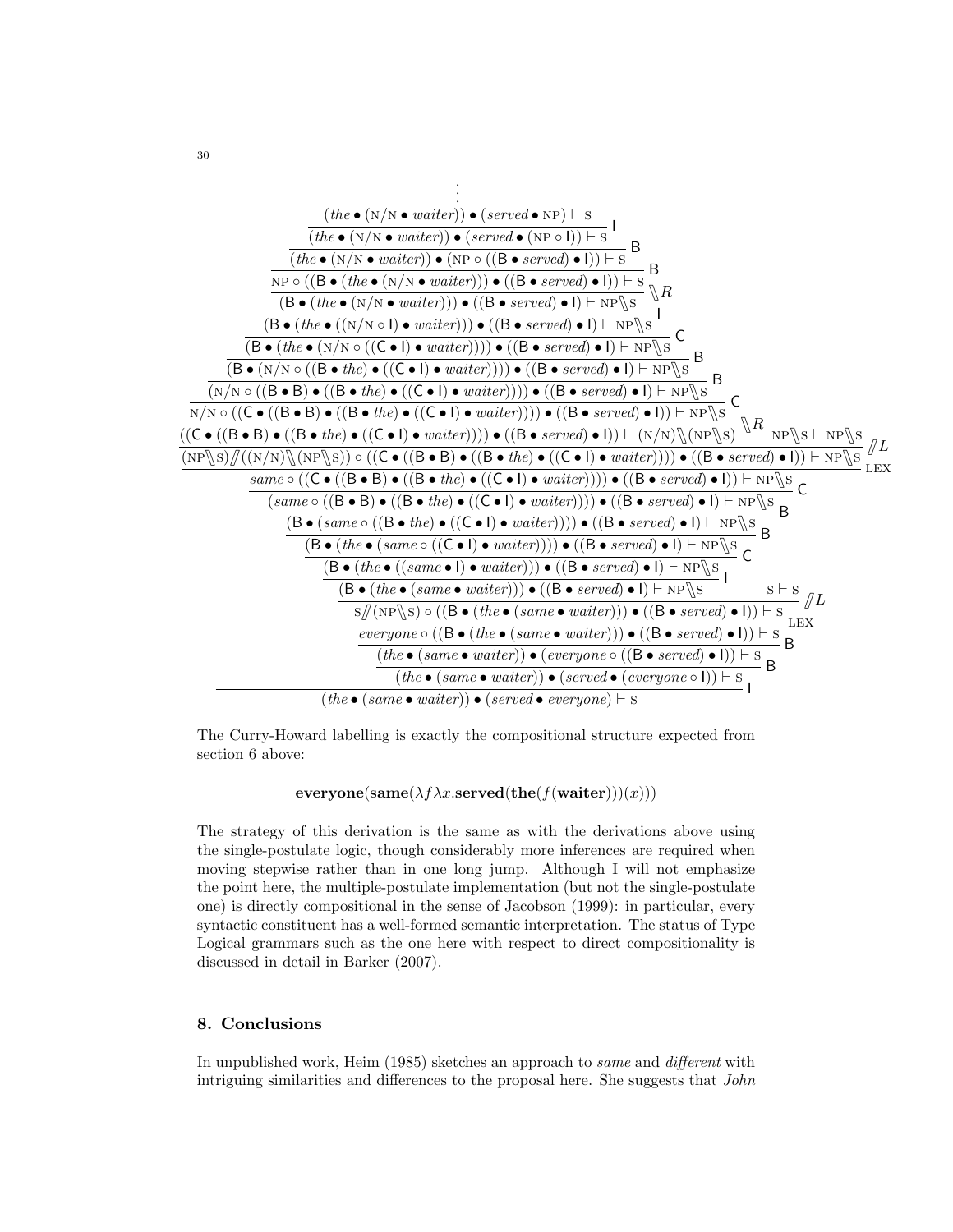and Bill read the same book means roughly

#### $\operatorname{same}(\{\mathbf{j},\mathbf{b}\})(\lambda x \iota y.(\operatorname{read} y\, x) \wedge (\operatorname{book} y))$

Unlike the analysis here, the contribution of same is split into two parts: a logical predicate same, which takes scope above the subject, and a binding operator  $\iota$ , which takes scope below the subject. (See Hackl  $(2001, \text{ section } 3.2)$  on exploiting "scope splitting" for comparative quantifiers.) Instead of  $\lambda$ , as here, Heim has  $\iota$ ; instead of scoping just outside of the nuclear scope of the subject, as same does here, the  $\iota$  part scopes just inside. Without more details of how Heim's logical forms are to be generated, it is hard to tell which of these differences are essential (if any).

In any case, Heim's goal is to emphasize what same and different have in common with comparatives and superlatives. The goal here is to find a strictly compositional analysis on which same makes a unitary (unsplit) contribution to the semantics; to explain why it is natural for some adjectives to take scope (because LIFT is generally available); to explain why it makes sense for same to take scope over nominals (because the nature of LIFT predicts that scope-taking adjectives naturally take scope over nominals); and to understand the formal nature of parasitic scope (it depends on building a continuation whose argument is itself a continuation).

8.1. Related constructions I have concentrated mostly on same in this paper, but Keenan (1992) identifies a number of other constructions that also lie beyond the Frege boundary, some of which may also have compositional semantic analyses along the lines suggested here for same. Stump, Carlson, Keenan and others observe that same and different are far from the only adjectives that pose similar challenges for compositional treatments. Other adjectives mentioned by Carlson include distinct, separate, and similar. (Indeed, I suspect that similar is a better candidate to serve as the dual of different than same is.) In addition, other adjectives that may take nominal scope include *identical*, unrelated, mutually incompatible, and *opposite*.

Prime among these, of course, is *different*.

(55) a. John read and reviewed different books. b.  $\llbracket \text{different} \rrbracket = \lambda F. \lambda X \forall f_{\text{choice}} \forall x, y < X : (F f x \wedge F f y) \rightarrow x = y$ 

As near as I can tell, this denotation gives reasonable truth conditions for NPinternal uses, parasitic uses distributing over an NP denotation, as well as uses with a non-NP trigger as in  $(55a)$ .

Deciding whether this analyses for different gives good results requires careful consideration of the arguments concerning different presented in Beck (2000). In addition, any comprehensive proposal for describing the class of scope-taking adjectives must take into account detailed empirical studies of how the availability of internal readings depends on the choice of adjective, such as that of Dotlacil and Nilsen (2007).

Keenan also draws attention to resumptive uses of same and different:

- (56) a. The same people ordered the same dishes.
	- b. Different students answered different questions.

What is intriguing about the internal reading of (6a) is that not only must the same group of people end up ordering the same collection of dishes, each person in the group must order the same dish that that person ordered the last time. I will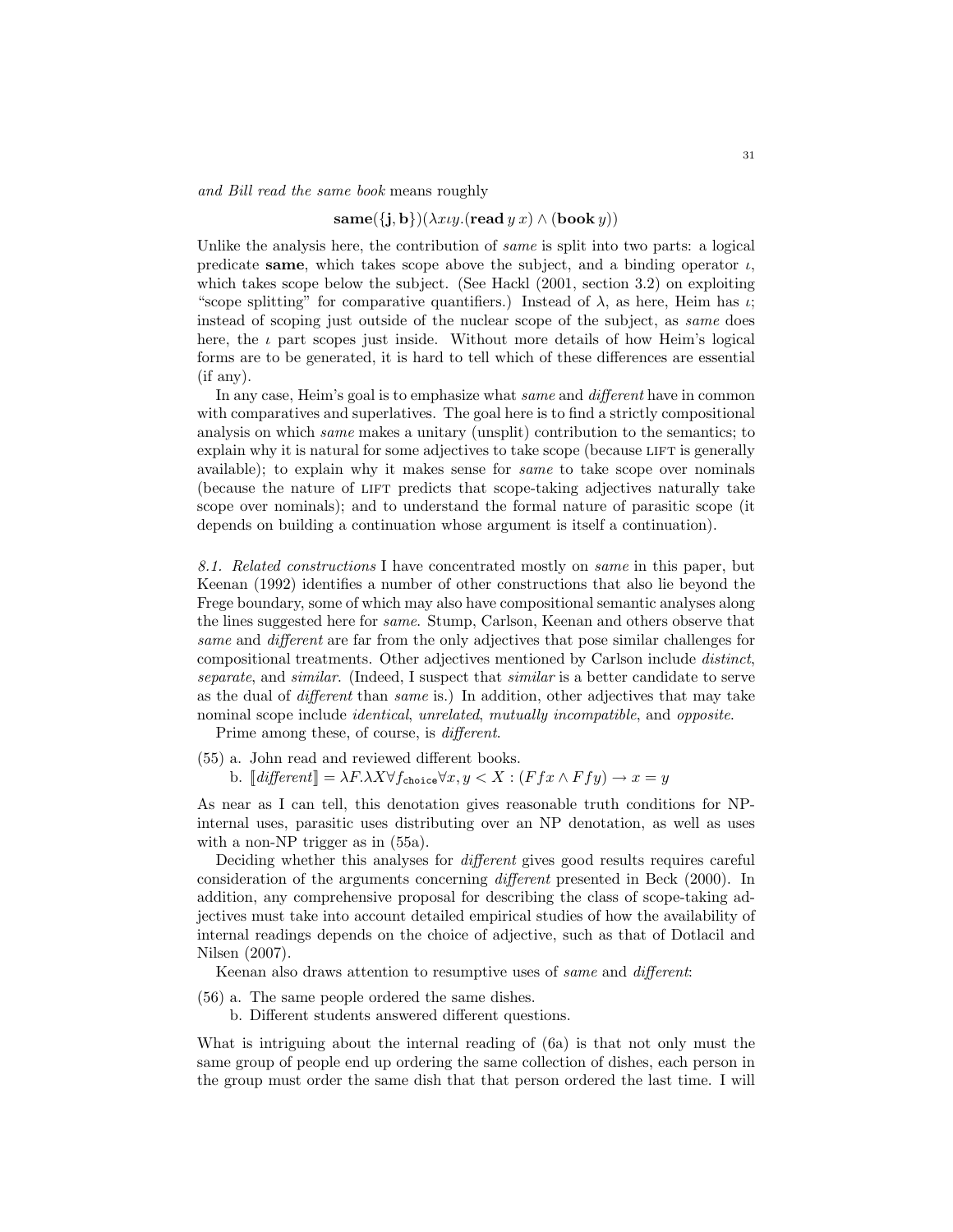not attempt a complete analysis of resumptive uses here, except to speculate that the first same may be a deictic use. In contrast, for (56b), the first occurrence of different seems to me to have trivial scope (that is, having scope over the minimal N as discussed above in section 5.6).

8.2. Summary. Whether the analysis makes use of movement and LF or not, the approach here depends on constructing continuations. In particular, whenever same takes parasitic scope, its scope must be defined in terms of the continuation of some other expression (the trigger) elsewhere in the clause.

To summarize, I am proposing the following general analysis for same:

(57) a. 
$$
(\alpha \setminus S) \mathcal{J}((N/N) \setminus (\alpha \setminus S))
$$
 syntax  
b.  $\lambda F_{(Adj,N)} \lambda \lambda \lambda \cdot \exists f_{choice} \forall x < \lambda : Ffx$  semantics

Given a suitably general theory of scope-taking (in particular, one that allows a scope-taking element to take scope over the nuclear scope of some other operator), this single schematic lexical entry accounts for NP-internal uses, parasitic uses with NP triggers, and parasitic uses with non-NP triggers.

Thus continuations provide novel and potentially insightful compositional analyses even in the realm beyond the Frege boundary.

### References

- Barker, Chris. 1998. Individuation and Quantification. *Linguistic Inquiry* **30.4**:683– 691.
- Barker, Chris. 2002. Continuations and the nature of quantification. Natural Language Semantics 10.3:211–242.
- Barker, Chris. 2004. Continuations in natural language. In Hayo Thielecke (ed). Proceedings of the Fourth ACM SIGPLAN Continuations Workshop  $(CW'04)$ . Technical Report CSR-04-1, School of Computer Science, University of Birmingham, Birmingham B15 2TT, United Kingdom. 1–11.
- Barker, Chris. 2007. Direct Compositionality on demand. In Chris Barker and Pauline Jacobson (eds). *Direct Compositionality*. Oxford University Press. 102–131.
- Barker, Chris and Chung-chieh Shan. 2006. Types as graphs: Continuations in Type-Logical Grammar. Journal of Logic, Language, and Information 15.4: 331–370.
- Barker, Chris and Chung-chieh Shan. In prep. Reasoning about contexts in Lambek grammar.
- Barwise, Jon and Robin Cooper. 1981. Generalized Quantifiers in Natural Language, Linguistics and Philosophy 4, 159–200.
- Beck, Sigrid. 2000. The Semantics of Different: Comparison Operator and Relational Adjective. L&P.
- Bernardi, Raffaella, and Michael Moortgat. 2007. Continuation semantics for symmetric categorial grammar. In Daniel Leivant and Ruy de Queiros (eds). Proceedings 14th Workshop on Logic, Language, Information and Computation (WoLLIC'07), LNCS 4576. Springer, 2007.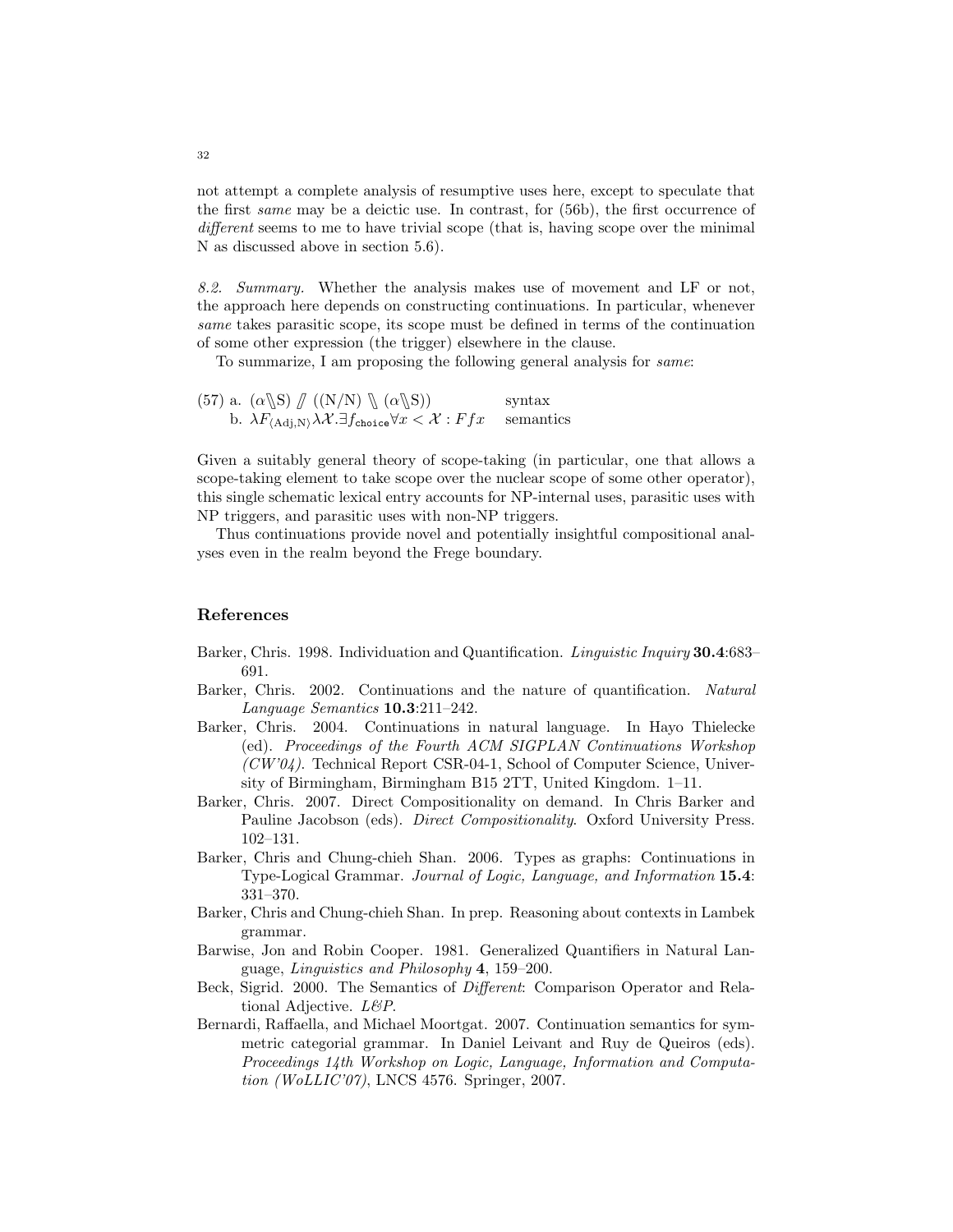- Carlson, Greg. 1987. Same and Different: some consequences for syntax and semantics. *Linguistics and Philosophy*. **10.4**: 531–565
- Dekker, Paul. 2003. Meanwhile, within the Frege Boundary. Linguistics and Philosophy 26.5: 547–556.
- Dotlacil, Jakub and Oystein Nilsen. 2007. Expressions of non-identity in Dutch. Ms.
- Dowty, David. 1985. A unified indexical analysis of *same* and *different*: a response to Stump and Carlson. ms.
- van Eijck, Jan. 2003. Relations, Types and Scoping. Slides.
- van Eijck, Jan. 2004. Normal Forms for Characteristic Functions on n-ary Relations. Ms.
- de Groote, Philippe. 2001, Continuations, type raising, and classical logic, in R. van Rooy and M. Stokhof (eds.), Thirteenth Amsterdam Colloquium, pp. 97–101. Institute for Logic, Language and Computation, Universiteit van Amsterdam.
- Hackl, Martin. 2001. Comparative Quantifiers. PhD Dissertation, MIT.
- Heim, Irene. 1985. Notes on Comparatives and Related Matters. ms. (Available at semanticsarchive.net.)
- Heim, Irene. and A. Kratzer: 1998, Semantics in Generative Grammar, Blackwell, Oxford.
- Hendriks, Hendriks.: 1993, Studied Flexibility, ILLC Dissertation Series, Amsterdam.
- Jacobson, Pauline.: 1999, Towards a variable free semantics. Linguistics and Philosophy 22, 117–184.
- Keenan, Edward. 1992. Beyond the Frege Boundary. Linguistics and Philosophy 15.2: 199–221.
- Keenan, Edward and Leonard Faltz. 1985. Boolean semantics for natural language. Dordrecht: D. Reidel.
- Krifka, Manfred. 1990a. Four thousand ships passed through the lock: objectinduced measure functions on events. Linguistics and Philosophy 13: 487- 520.
- Krifka, Manfred. 1990b. Boolean and Non-Boolean And. In Lászlo Kálman and Lászlo Polos (eds). Papers from the Second Symposium on Logic and Language. Akadémiai Kiadó, Budapest 1990, 161-188.
- Lambek, Joachim, 1958. The mathematics of sentence structure. American Mathematical Monthly, 65: 154–170.
- Lasersohn, Peter. 2000. Same, Models and Representation. Proceedings of Semantics and Linguistic Theory 10.
- Moltmann, Friederike. 1992. Reciprocals and Same/Different: Towards a Semantic Analysis. Linguistics and Philosophy 15.4: 411-462.
- Moortgat, Michael. 1997. Categorial type logics. In Johan van Benthem and Alice ter Meulen (eds), Handbook of Logic and Language, 93–177.
- Nunberg, Geoffrey. 1984. Individuation in Context. Proceedings of the West Coast Conference on Formal Linguistics 2, 203–217.
- Oehrle, Richard. 1996. Austinian pluralities. In J. Seligman and D. Westerstahl (eds), Language, Logic, and Computation. CSLI, Stanford; distributed by Cambridge University Press, 433–441.